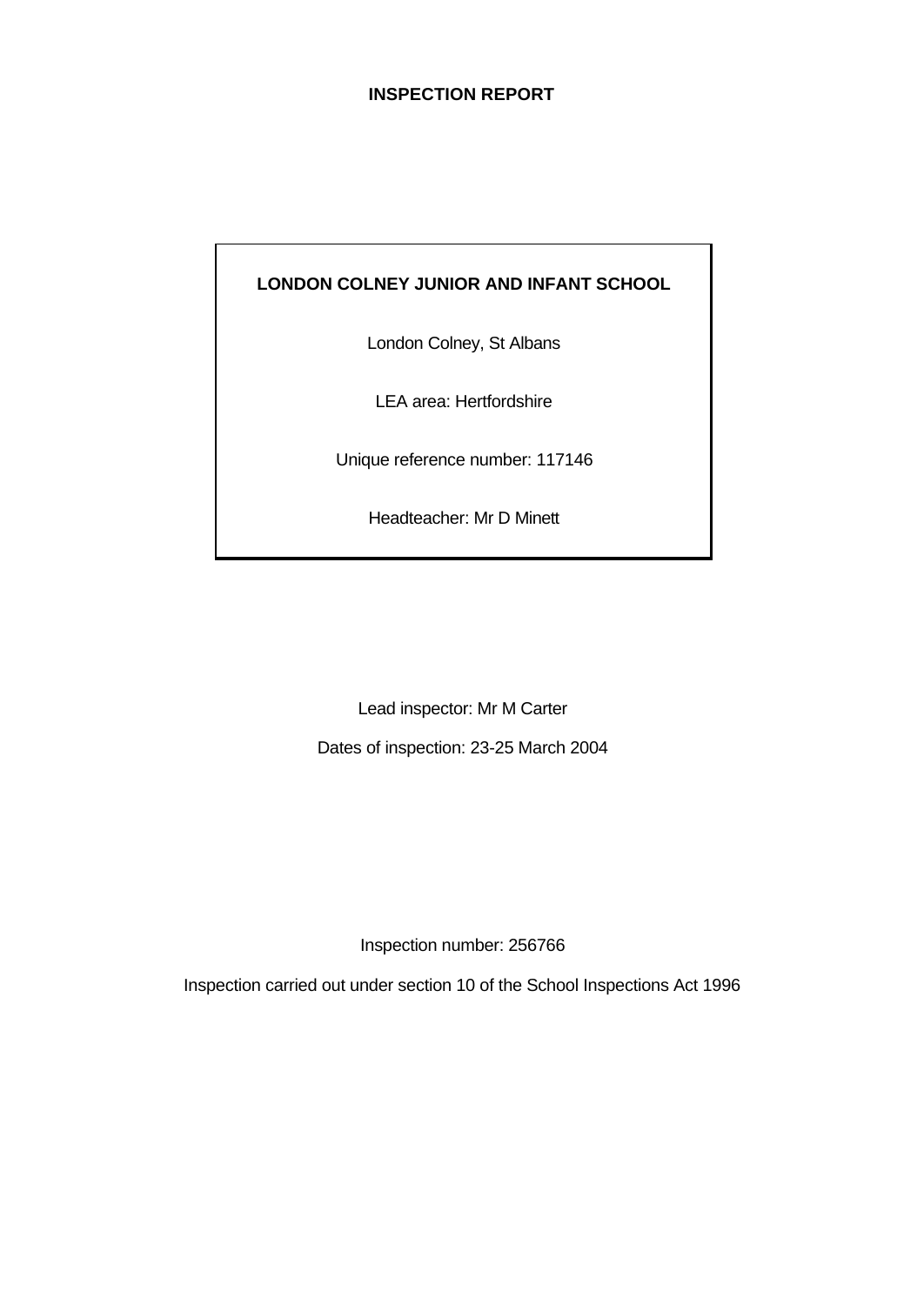# © Crown copyright 2004

This report may be reproduced in whole or in part for non-commercial educational purposes, provided that all extracts quoted are reproduced verbatim without adaptation and on condition that the source and date thereof are stated.

Further copies of this report are obtainable from the school. Under the School Inspections Act 1996, the school must provide a copy of this report and/or its summary free of charge to certain categories of people. A charge not exceeding the full cost of reproduction may be made for any other copies supplied.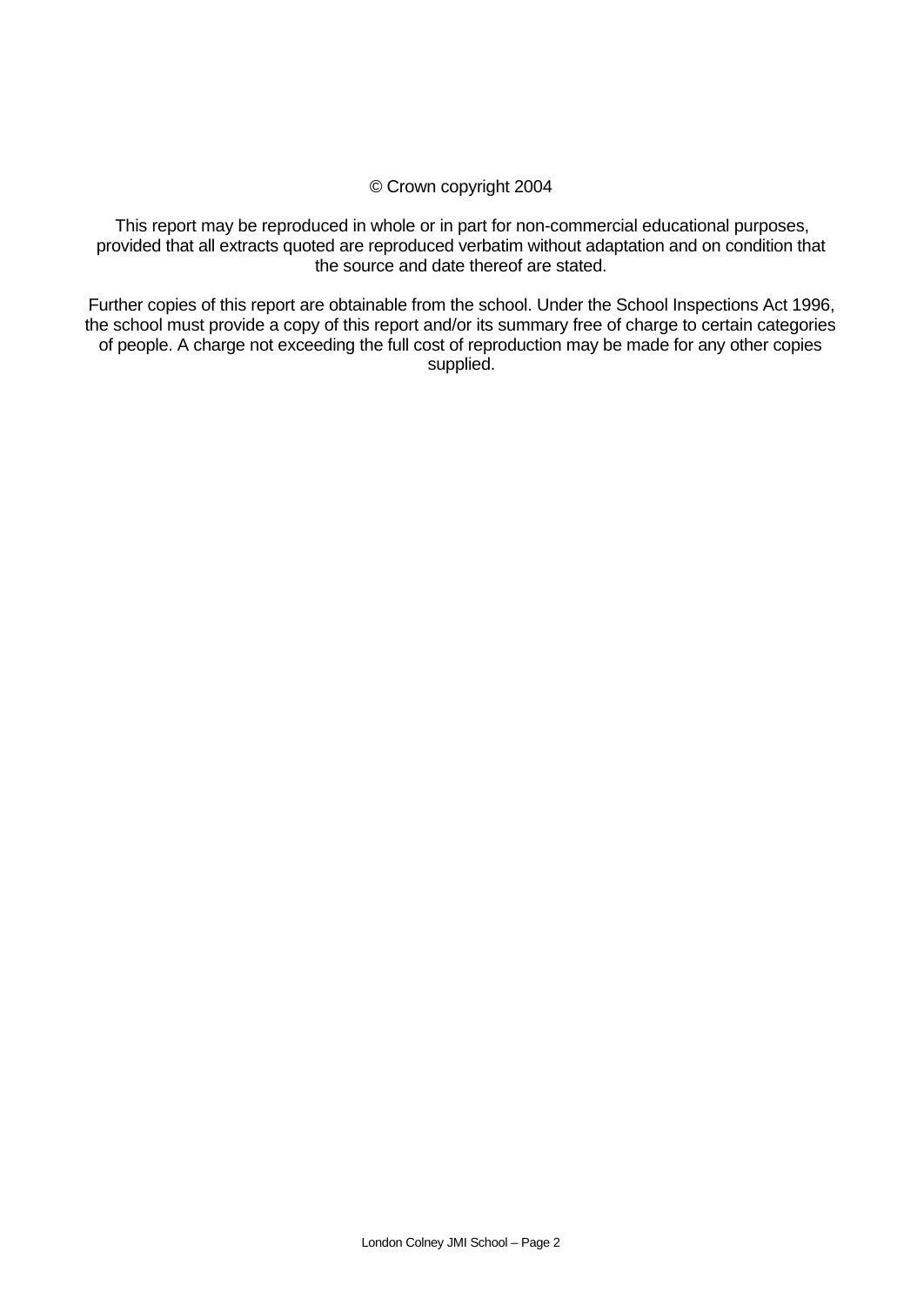# **INFORMATION ABOUT THE SCHOOL**

| Type of school:             | Primary                                                                                             |
|-----------------------------|-----------------------------------------------------------------------------------------------------|
| School category:            | Community                                                                                           |
| Age range of pupils:        | $4 - 11$                                                                                            |
| Gender of pupils:           | Mixed                                                                                               |
| Number on roll:             | 158                                                                                                 |
| School address:             | London Colney Junior Mixed and Infant School<br>Alexander Road<br>London Colney<br><b>St Albans</b> |
| Postcode:                   | Hertfordshire<br>AL2 1JG                                                                            |
| Telephone number:           | 01727 823283                                                                                        |
| Fax number:                 | 01727 822785                                                                                        |
| Appropriate authority:      | Governing body                                                                                      |
| Name of chair of governors: | Mrs K Hider                                                                                         |
|                             |                                                                                                     |

Date of previous inspection: 1 June 1998

# **CHARACTERISTICS OF THE SCHOOL**

The school is slightly smaller than average for its type and serves the London Colney area. There are slightly fewer pupils than at the last inspection and currently the roll stands at 158 boys and girls in equal proportion. The school accepts children into the Reception class twice a year and they leave in the July after they are eleven. Well over a third of the pupils come from minority ethnic backgrounds and 49 are learning English as an additional language. Four pupils are beginners in English and receive support. Most of the remaining pupils with English as an additional language have sufficient knowledge of it to communicate effectively in everyday situations but vary in their ability to cope with the increasing demands of academic study as they get older. While the largest group of pupils (56 per cent) is from British white backgrounds, a significant minority, 18 per cent, are Bangladeshi. A range of other minority ethnic backgrounds is represented in the school, including a very small number of refugees and Travellers. While socio-economic indicators for the area are slightly above average, the proportion of pupils claiming free school meals is within the average range. However, there are indications of a degree of disadvantage among the school community and this is reflected in some low attainment on entry to the school. Forty-seven pupils (30 per cent) have special educational needs and three of these (1.9 per cent) have a statement. These proportions are above average and reflect a range of moderate learning difficulties, dyslexia and social, emotional and behavioural difficulties. Furthermore, the number of pupils joining the school during Years 1 to 6 is above average. Most pupils receive some pre-school educational experience before starting at the school. However, attainment on entry to the Reception class is well below average overall.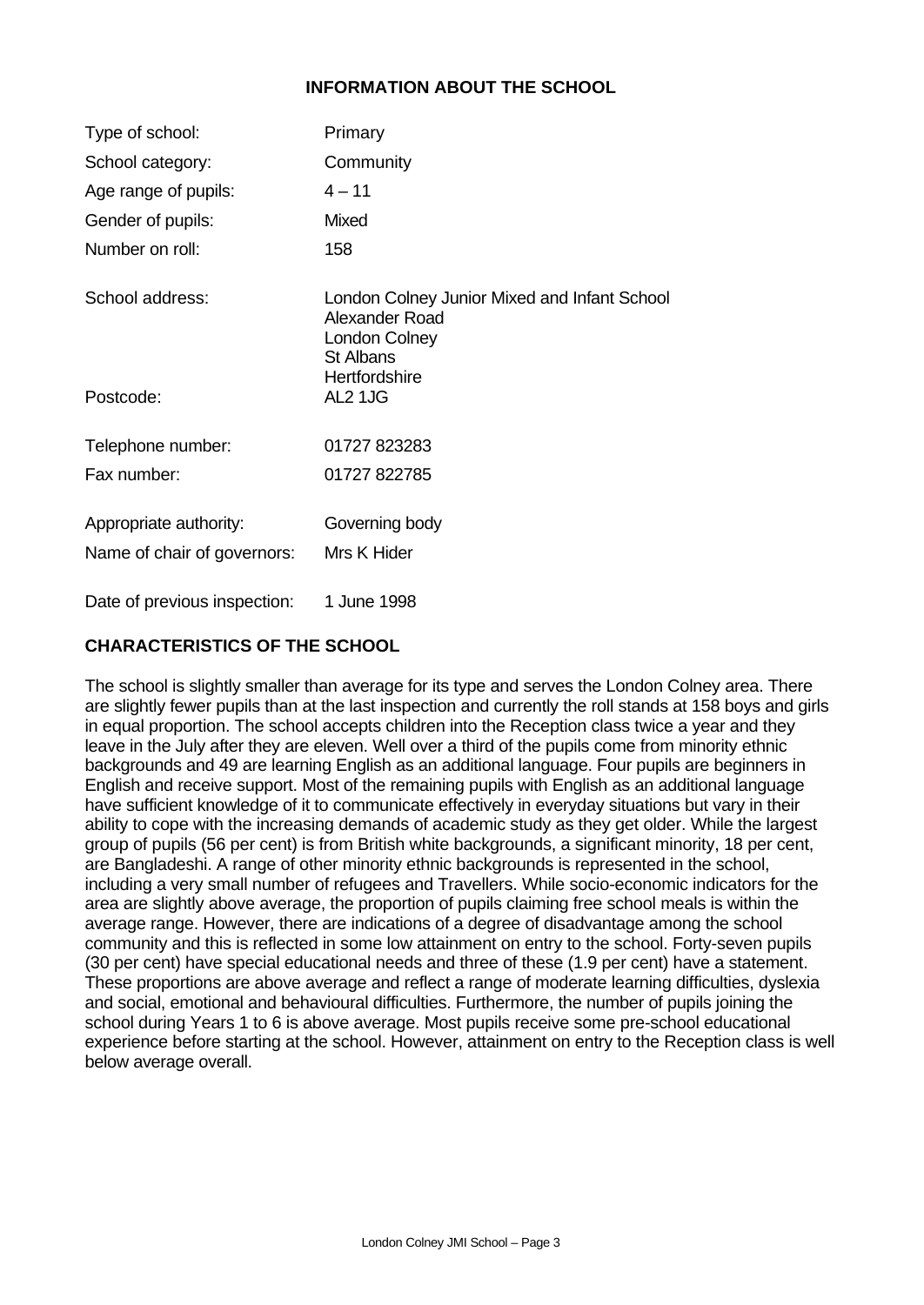# **INFORMATION ABOUT THE INSPECTION TEAM**

| Members of the inspection team |              |                | <b>Subject responsibilities</b>          |  |
|--------------------------------|--------------|----------------|------------------------------------------|--|
| 20714                          | Mr M Carter  | Lead inspector | <b>Mathematics</b>                       |  |
|                                |              |                | Geography                                |  |
|                                |              |                | Information and communication technology |  |
|                                |              |                | English as an additional language        |  |
| 9505                           | Mr D Haynes  | Lay inspector  |                                          |  |
| 21103                          | Mrs V Ives   | Team inspector | Science                                  |  |
|                                |              |                | Special educational needs                |  |
|                                |              |                | Art and design                           |  |
|                                |              |                | Design and technology                    |  |
|                                |              |                | <b>Music</b>                             |  |
|                                |              |                | Religious education                      |  |
|                                |              |                | Personal, social and health education    |  |
| 15011                          | Ms M Wallace | Team inspector | <b>Foundation Stage</b>                  |  |
|                                |              |                | English                                  |  |
|                                |              |                | History                                  |  |
|                                |              |                | Physical education                       |  |

The inspection contractor was:

PBM, Brookbridge and Bedford Ltd. 13A Market Place **Uttoxeter Staffordshire** ST14 8HY

Any concerns or complaints about the inspection or the report should be made initially to the inspection contractor. The procedures are set out in the leaflet *'Complaining about Ofsted Inspections'*, which is available from Ofsted Publications Centre (telephone 07002 637833) or Ofsted's website (www.ofsted.gov.uk).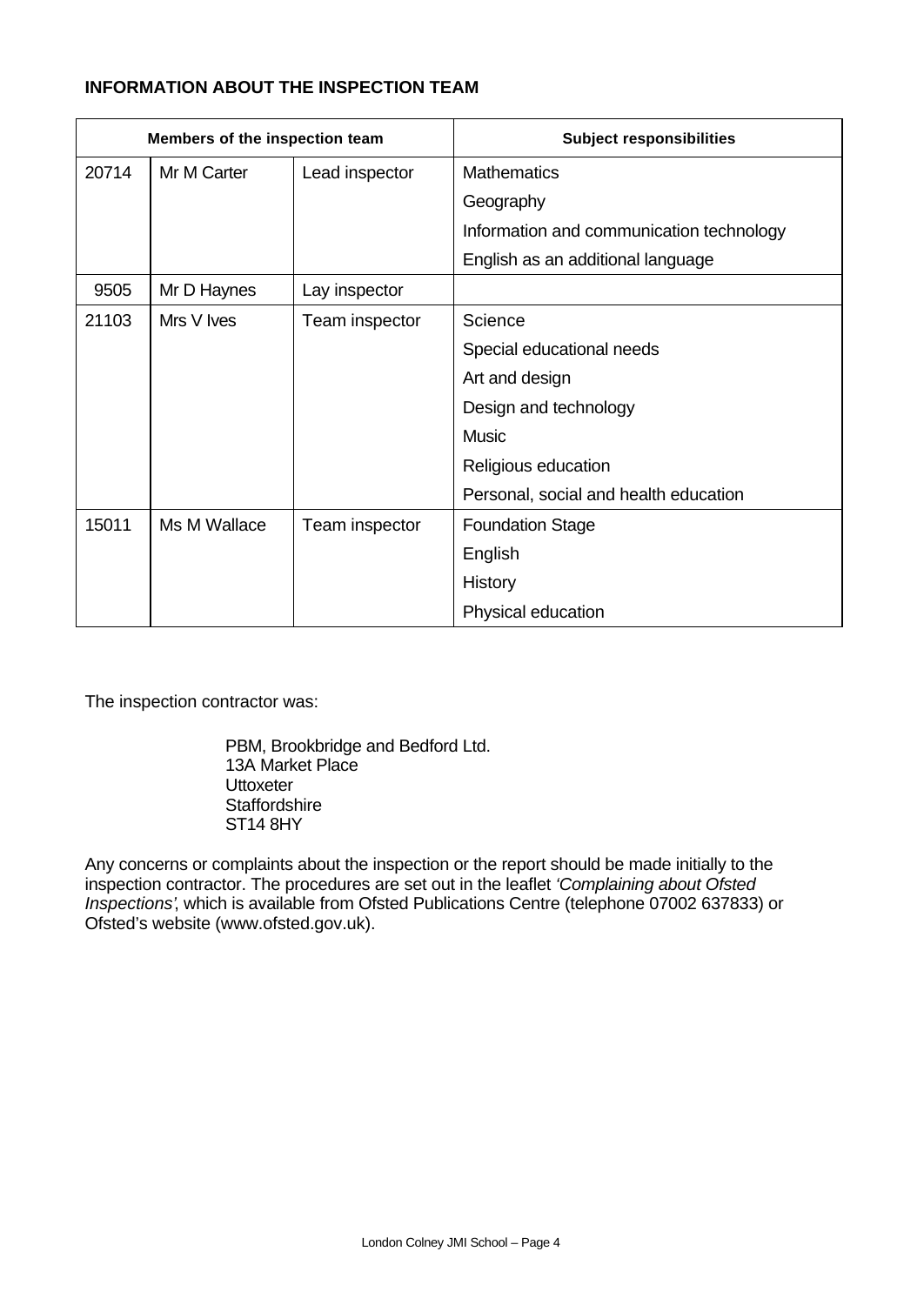# **REPORT CONTENTS**

|                                                                                     | Page |
|-------------------------------------------------------------------------------------|------|
| <b>PART A: SUMMARY OF THE REPORT</b>                                                | 6    |
| <b>PART B: COMMENTARY ON THE MAIN INSPECTION FINDINGS</b>                           |      |
| <b>STANDARDS ACHIEVED BY PUPILS</b>                                                 | 8    |
| Standards achieved in areas of learning and subjects                                |      |
| Pupils' attitudes, values and other personal qualities                              |      |
| <b>QUALITY OF EDUCATION PROVIDED BY THE SCHOOL</b>                                  | 11   |
| Teaching and learning<br>The curriculum<br>Care, guidance and support               |      |
| Partnership with parents, other schools and the community                           |      |
| <b>LEADERSHIP AND MANAGEMENT</b>                                                    | 16   |
| <b>PART C: THE QUALITY OF EDUCATION IN AREAS OF LEARNING</b><br><b>AND SUBJECTS</b> |      |
| <b>AREAS OF LEARNING IN THE FOUNDATION STAGE</b>                                    | 19   |
| <b>SUBJECTS IN KEY STAGES 1 and 2</b>                                               | 22   |
| <b>PART D: SUMMARY OF THE MAIN INSPECTION JUDGEMENTS</b>                            | 32   |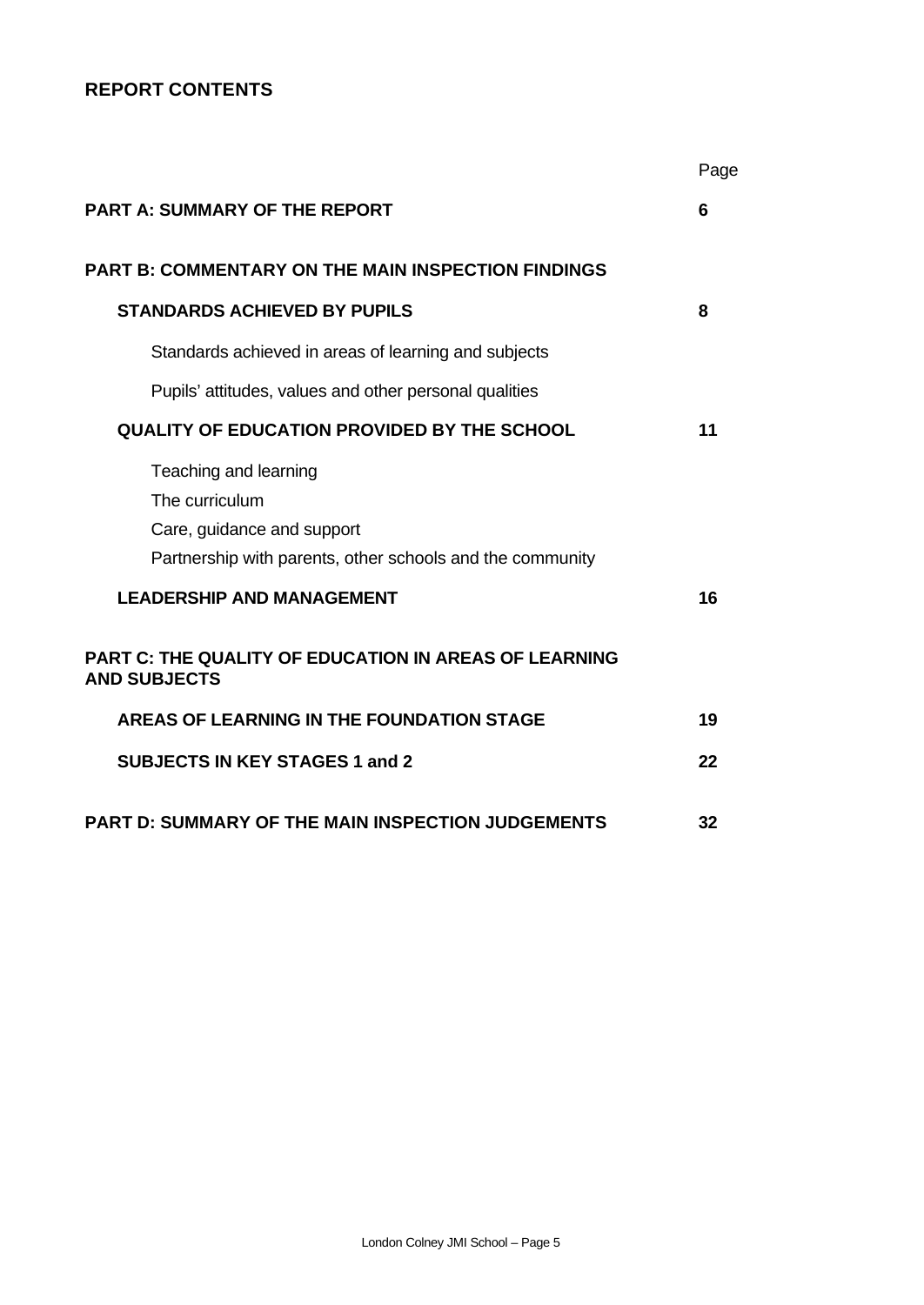# **PART A: SUMMARY OF THE REPORT**

# **OVERALL EVALUATION**

The school's effectiveness is satisfactory. Standards are below average overall, reflecting the low attainment on entry. Achievement is satisfactory. Despite difficulties in recruiting teachers, the quality of teaching and learning is satisfactory overall and has improved since the last inspection. The headteacher provides satisfactory leadership and is well supported by the senior members of staff. Most parents and pupils like the school. However, management does not give enough attention to tackling the issues most likely to improve standards. The school's finances are run carefully. The cost for each pupil is above average; nevertheless, the school provides satisfactory value for money.

The school's main strengths and weaknesses are:

- Standards in English, mathematics and science are lower than they should be.
- There is not enough challenge for the more capable pupils.
- Children achieve well in the Foundation Stage.
- Provision for the pupils' personal, social and health education is good.
- Checks of the pupils' learning are not used effectively enough to plan work that matches the needs of different groups of pupils in the same class.
- Subject coordination has improved and is developing well.
- Plans to overcome weaknesses are not implemented rigorously enough.

The school has made satisfactory improvements in its effectiveness since the last inspection. Although the 2003 results of the Year 6 national tests went down and were low, the trend over five years is in line with the national trend. In Year 2, the trend in results is above the national one. Difficulties in recruitment of teaching staff have become a barrier, adversely affecting the school's speed of improvement. The key issues of the last report have been tackled effectively in the main. For example, the quality of teaching in Years 1 and 2 has improved and there are now no unsatisfactory lessons. The management of pupils' behaviour is generally satisfactory. Teachers' expectations of the pupils' learning are improving but are still too low for more capable pupils. The policy for performance management is now implemented and there have been improvements to the role of subject coordinator.

| <b>Results in National</b><br>Curriculum tests at the end |      | similar schools |      |      |
|-----------------------------------------------------------|------|-----------------|------|------|
| of Year 6, compared with:                                 | 2001 | 2002            | 2003 | 2003 |
| English                                                   |      |                 |      |      |
| mathematics                                               |      |                 | F*   |      |
| science                                                   |      |                 |      |      |

# **STANDARDS ACHIEVED**

*Key: A - well above average; B – above average; C – average; D – below average; E – well below average Similar schools are those whose pupils attained similarly at the end of Year 2.*

**The pupils' achievement is satisfactory.** Achievement in the Foundation Stage is good and it is satisfactory in Years 1 and 2 and good for reading and for information and communication technology. Achievement is generally satisfactory through Years 3 to 6. Standards in the current Year 6 are better than the 2003 results of national tests but remain below average. The 2003 results for Year 6 pupils were well below average overall and, for mathematics, were in the bottom five per cent of schools nationally. However, in comparison to similar schools, they were not as low. Standards of the current Year 2 pupils are also below average, except in mathematics where they are broadly average, but the trend over the last five years is of quicker improvement than the national trend. Children enter the Reception class with attainment that is generally well below average. They make good progress but their standards remain below average by the time they enter Year 1. The achievement of pupils with special educational needs is at least satisfactory. The more capable pupils could do better particularly in Years 3 to 6. Beginners in English make good progress in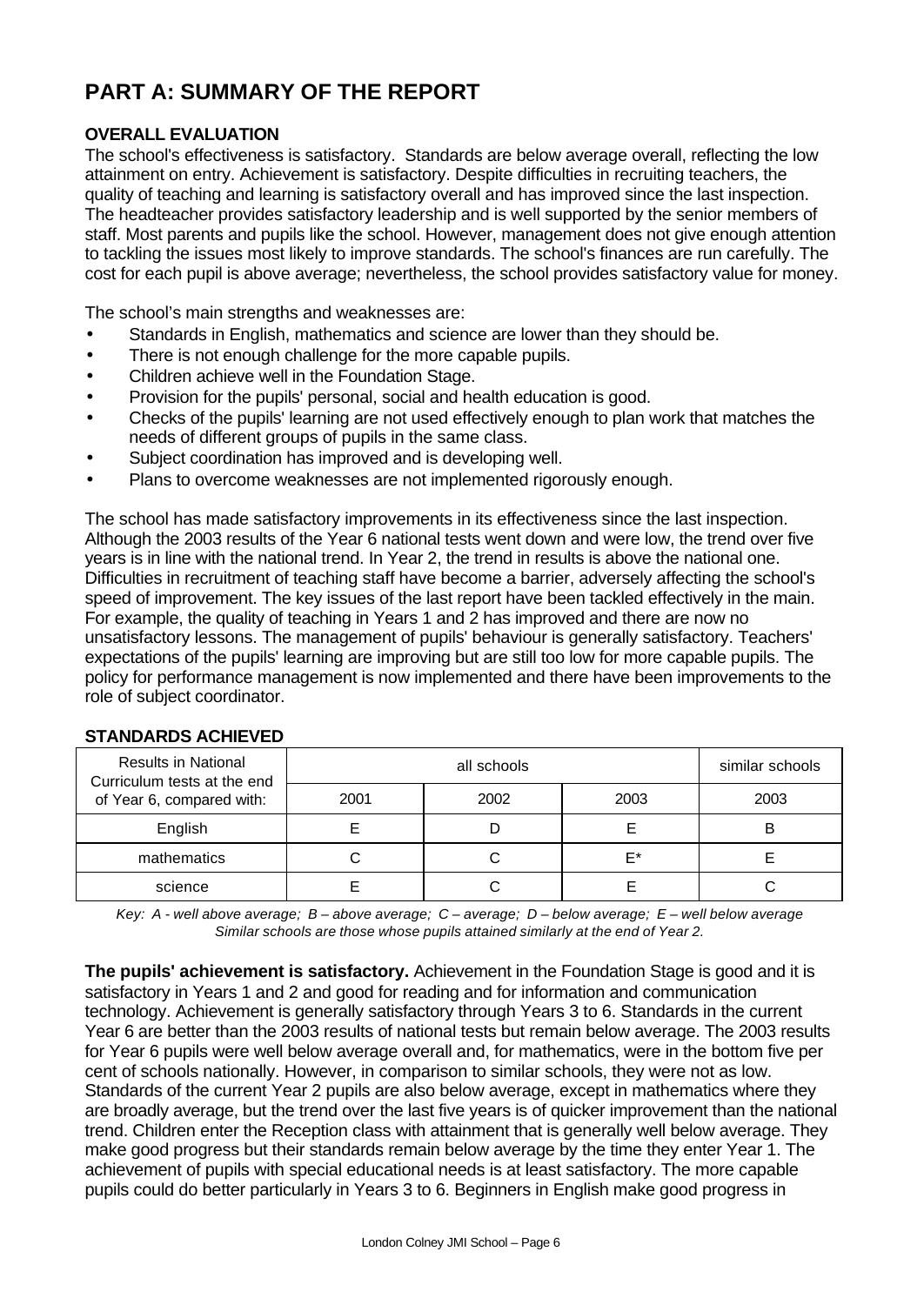learning at first but at the later stages of learning English they make satisfactory progress. The progress of pupils from minority ethnic groups is not significantly different from that of others'. While the school tracks each individual pupil's progress through the National Curriculum, there is no specific charting of the progress of minority ethnic groups. **The pupils' personal qualities, including their spiritual, social and cultural development are satisfactory** and their moral development is good. Pupils' attitudes and behaviour are satisfactory overall despite occasional disruption by a few older pupils. Attendance rates are below average.

# **QUALITY OF EDUCATION**

**The quality of education is satisfactory.** Teaching and learning are satisfactory. There is a good number of lessons where teaching and learning are good and a small number where they are very good. Teaching assistants make a good contribution to the pupils' learning. In the Reception class and in Years 1 and 2, teaching is good overall. Teaching and learning are satisfactory in Years 3 to 6 overall. With a few exceptions, teachers manage the pupils' behaviour effectively but often do not use assessments well enough to match work accurately to the learning needs of pupils of different capability. This is more often the case for pupils of higher capability. The curriculum is satisfactory and has improved since the last inspection. Provision for the pupils' personal, social and health education is good as is the provision for pupils with special educational needs. Resources for learning are good overall. The school provides satisfactory care, welfare and guidance for pupils. The members of staff build good personal relationships with the pupils who feel generally well supported, although there are few formal ways in which their views are sought. The school's links with parents and with the community are satisfactory but efforts to gain participation by all groups in the local community have not been successful.

# **LEADERSHIP AND MANAGEMENT**

Leadership and management are satisfactory. The headteacher's leadership is satisfactory and many school documents provide a clear direction. An open ethos has been established and a selfevaluation exercise identifies some clear strengths and weaknesses. However, the most important areas identified for improvement are not implemented with sufficient urgency or rigour. Senior teachers lead aspects of the curriculum and teaching quality well. The school's management is satisfactory with generally satisfactory systems to check the school's work. The work of the governing body is satisfactory and governors are well aware of the school's main difficulties. They do not always challenge the school sufficiently on the standards it achieves or the progress it makes on areas for improvement.

# **PARENTS' AND PUPILS' VIEWS OF THE SCHOOL**

The views of parents are generally positive although a minority have little involvement with the school. The school provides satisfactory information about school matters and good quality reports about children's progress. The pupils' views are generally positive and they like being at the school. However, some feel that other pupils do not behave well enough.

# **IMPROVEMENTS NEEDED**

The most important things the school should do to improve are to:

- raise standards in English, mathematics and science;
- use checks on pupils' learning to match the work better to their needs especially for those with higher capability;
- increase the rigour of check-ups on the implementation of policies and improvement strategies:
- implement plans for development quickly and rigorously, prioritising the most important.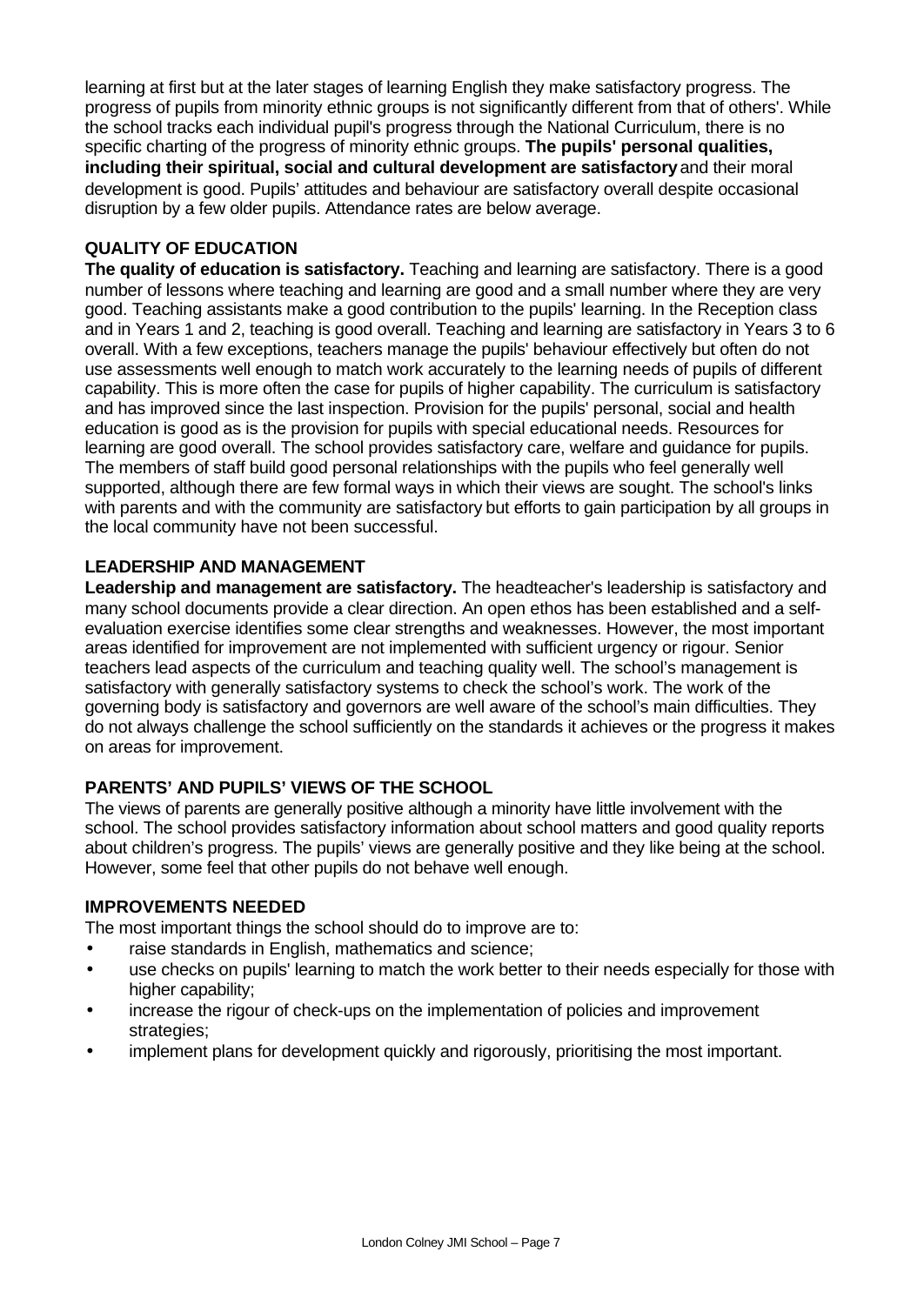# **PART B: COMMENTARY ON THE INSPECTION FINDINGS**

# **STANDARDS ACHIEVED BY PUPILS**

# **Standards achieved in areas of learning, subjects and courses**

Standards are below average although higher than the national test results for 2003 for Year 6. The pupils' achievement is satisfactory overall and good in the Reception class.

#### **Main strengths and weaknesses**

- Standards are below average in English and science at Years 2 and 6.
- Standards in mathematics are average in Year 2 and below average in Year 6.
- There was a significant fall in national test results in 2003 but current standards are higher.
- Provision for reading has improved.
- Achievement is good in the Foundation Stage.
- Provision for information and communication technology has improved and standards are average throughout with pupils showing good confidence.

- 1. The trend in national test results for English had been rising until 2003 when results fell, especially for Year 6. Currently, standards in speaking and listening and in writing are below average throughout the school. Very few Year 6 pupils are confident and articulate in their explanations of more complex ideas and their written work suffers from weak handwriting and presentation skills. However, based on their prior attainment four years ago, the Year 6 pupils achieved well in 2003 and the current pupils throughout the school have satisfactory achievement. Reading standards are average in Year 2 and below average in Year 6 but have been boosted by a number of improvement measures. Pupils with English as an additional language make good progress in the early phases of learning English due to some good provision, especially from part-time specialist teachers. In the later phases, their progress slows but overall they achieve satisfactorily.
- 2. While the trend in the Year 6 national test results in mathematics is in line with the national picture, the results for 2003 were particularly low and in the bottom five per cent of schools nationally. This dip does not reflect the standards of the current Year 6 pupils, for whom standards are below average but not as low as those for 2003. However, there are still few pupils working at an above average level and this is also the case for Year 2, where standards were below average in the 2003 national tests. Current standards in Year 2 are close to average and most pupils are nearing the expected level with the girls' performance being stronger at this age. The teachers' good subject knowledge helps all the pupils to achieve satisfactorily through Years 2 to 6.
- 3. In science, current standards are below average by Years 2 and 6, with few pupils reaching above the expected levels. This is below the standards reported at the last inspection. There was a drop in the results of the Year 6 national tests in 2003. The results in 2003 of the teachers' assessments for Year 2 were also below average but in comparison to similar schools these results were average. Targets for the current Years 2 and 6 are higher. Pupils have good opportunities to experiment but there is too little challenge for the more capable pupils. Achievement in science is satisfactory overall, including that for pupils learning English as an additional language.
- 4. In information and communication technology, standards are average throughout, with some good aspects such as the pupils' degree of independence and confidence in using computers. This is because provision has improved, with teachers showing good capability and using the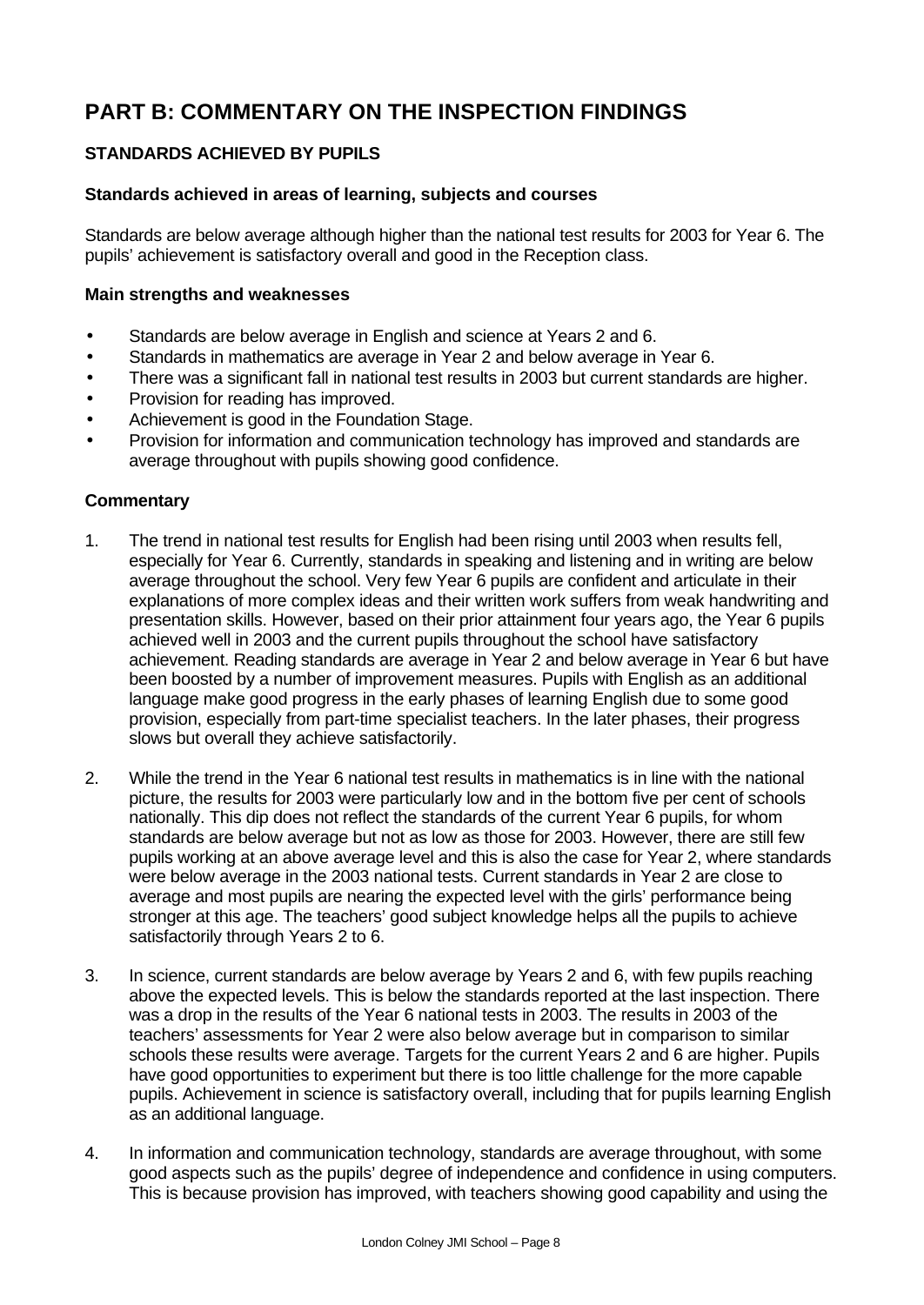computer suite well. However, little work takes place in the classrooms. In religious education standards are in line with the expectations of the locally agreed syllabus by Years 2 and 6 and have been maintained since the last inspection. In physical education, standards are below average by Year 6 because the pupils have too few opportunities to learn the full range of skills implied in the National Curriculum programme of study. Work in other subjects was sampled during the inspection and judgements about standards are not possible. The provision for lessons in personal, social and health education is good, having been recently strengthened, and the pupils are benefiting from this.

┑

| This table summarises the current standards in different subjects in Year 2 and Year 6 |                              |               |  |  |  |  |  |
|----------------------------------------------------------------------------------------|------------------------------|---------------|--|--|--|--|--|
| * indicates the non-core subjects                                                      |                              |               |  |  |  |  |  |
| <b>SUBJECT</b><br><b>YEAR 2</b><br>YEAR <sub>6</sub>                                   |                              |               |  |  |  |  |  |
| <b>English</b>                                                                         | Below average                | Below average |  |  |  |  |  |
| <b>Mathematics</b>                                                                     | Average                      | Below average |  |  |  |  |  |
| <b>Science</b>                                                                         | Below average                | Below average |  |  |  |  |  |
| $*$ ICT                                                                                | Average                      | Average       |  |  |  |  |  |
| *Art & design                                                                          | No judgement                 | No judgement  |  |  |  |  |  |
| *Design & technology<br>No judgement<br>No judgement                                   |                              |               |  |  |  |  |  |
| *Geography<br>No judgement<br>Below average                                            |                              |               |  |  |  |  |  |
| *History                                                                               | No judgement<br>No judgement |               |  |  |  |  |  |
| *Music                                                                                 | No judgement<br>No judgement |               |  |  |  |  |  |
| *Physical education                                                                    | No judgement<br>Average      |               |  |  |  |  |  |
| *Religious education                                                                   | Average<br>Average           |               |  |  |  |  |  |

- 5. Children enter the Reception class with attainment that is well below the expectations for fouryear-olds. Because of much good teaching, they generally learn well and make good progress and before they enter Year 1 most are on course to achieve well and meet the appropriate early learning goals in their physical development. However, despite the good provision and achievement, fewer than average are likely to reach the early learning goals in the other areas of learning. Consequently, many pupils start learning from the National Curriculum with below average attainment and lacking some of the basic skills, such as independence, knowledge of reading and numbers, experience of the wider world and how to get on with other people. By the end of Year 2, test results are often below average while achievement is satisfactory. In Years 3 to 6, achievement is also satisfactory and some measures show good improvement. In view of the high proportions of pupils with special educational needs, those learning English as an additional language or those from homes with low expectations, the overall achievement of pupils is good in the Reception and satisfactory through the rest of the school.
- 6. Throughout the school, pupils with special educational needs make progress similar to their peers when taking account of their prior knowledge. They make good progress towards the targets identified for them in their individual education plans because of specific help in achieving them, often by withdrawal from class. This is the result of the good support both from the coordinator and class teachers and from the learning support assistants. The progress made by pupils from minority ethnic and other backgrounds is not specifically charted and no major differences were evident during the inspection. This is also the case for pupils learning English as an additional language. The school tracks the progress of each individual pupil and sets targets for the level of learning they should achieve by the end of each year and for each pupil to achieve in everyday work. Overall targets for standards have been over-optimistic in order to *"raise expectations"* but this has led to them not being met by large margins.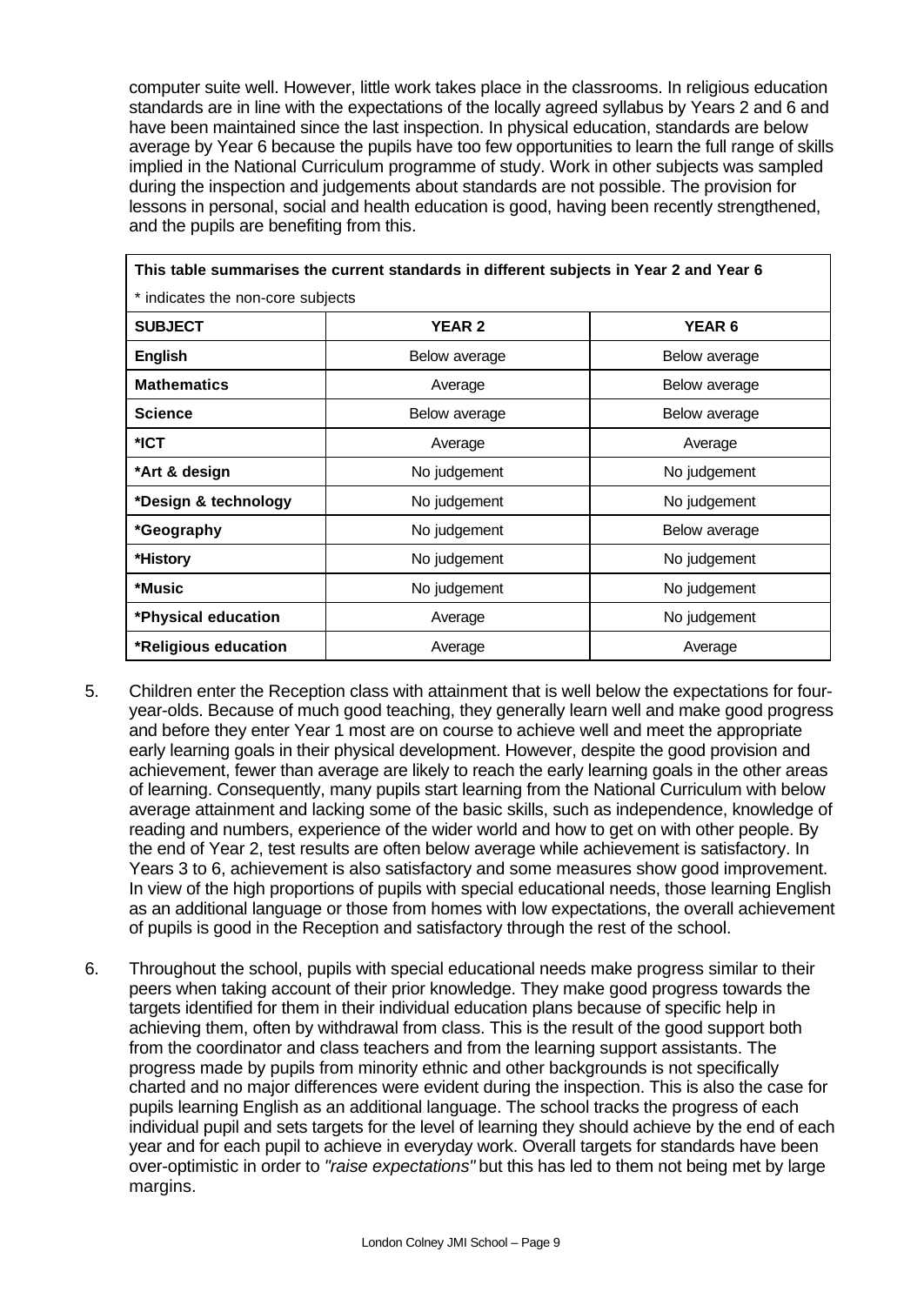# **Pupils' attitudes, values and other personal qualities**

Pupils' attitudes to school and their behaviour overall is satisfactory. Provision for pupils' moral development is good and for spiritual, social and cultural development it is satisfactory.

# **Main strengths and weaknesses**

- Pupils are keen to learn and join in all activities with enthusiasm.
- Pupils' willingness to show enterprise and take responsibility is good.
- The school promotes good relationships, including racial harmony.
- Attendance is unsatisfactory and below the national median.

# **Commentary**

- 7. Pupils are interested in their lessons and often regard them as fun. Overall, the pupils' behaviour in class and about school is satisfactory. The behaviour of a few older pupils in class falls below what is expected and current class management techniques and the application of the reward and sanctions policy are not always effective. The behaviour of a minority can impact on the learning of others. Relationships between pupils are satisfactory; they mainly play well together in mixed groups and no one is isolated. Pupils develop respect for each other and there is little incidence of bullying, racism or other forms of harassment in school. Pupils and parents maintain that if any unpleasant incidents occur they know what to do and are confident that the staff will deal effectively with the problem. Older pupils partake in a range of responsibilities that involve them in the daily life of the school however the majority of pupils' have levels of confidence and self-esteem that is below what would be expected for their age.
- 8. Attendance is in the bottom ten per cent of schools nationally. Pupils are encouraged to attend regularly through an award each week of a cup for best class attendance. However, the analysis of absence statistics lacks rigour and the school does not evaluate the absence patterns of different groups of pupils or the impact on attendance of different types of absence such as extended family holidays. There is no formal system in place to contact parents on the first day of any unexplained absence.

# *Attendance in the latest complete reporting year (%)*

| Authorised absence |     |  |                    | Unauthorised absence |
|--------------------|-----|--|--------------------|----------------------|
| School data        | 71  |  | School data<br>0.1 |                      |
| National data      | 5.4 |  | National data      | 0.4                  |

*The table gives the percentage of half days (sessions) missed through absence for the latest complete reporting year.*

# *Exclusions*

# *Ethnic background of pupils* **Exclusions in the last school year**

| Categories used in the      | No of these    | Number of fixed   | Number of permanent |
|-----------------------------|----------------|-------------------|---------------------|
| <b>Annual School Census</b> | pupils on roll | period exclusions | exclusions          |
| White - British             | 88             | 4 bovs            |                     |

9. Spiritual development is satisfactory and pupils have opportunities to reflect on those less fortunate than themselves. This is supported by religious education lessons that address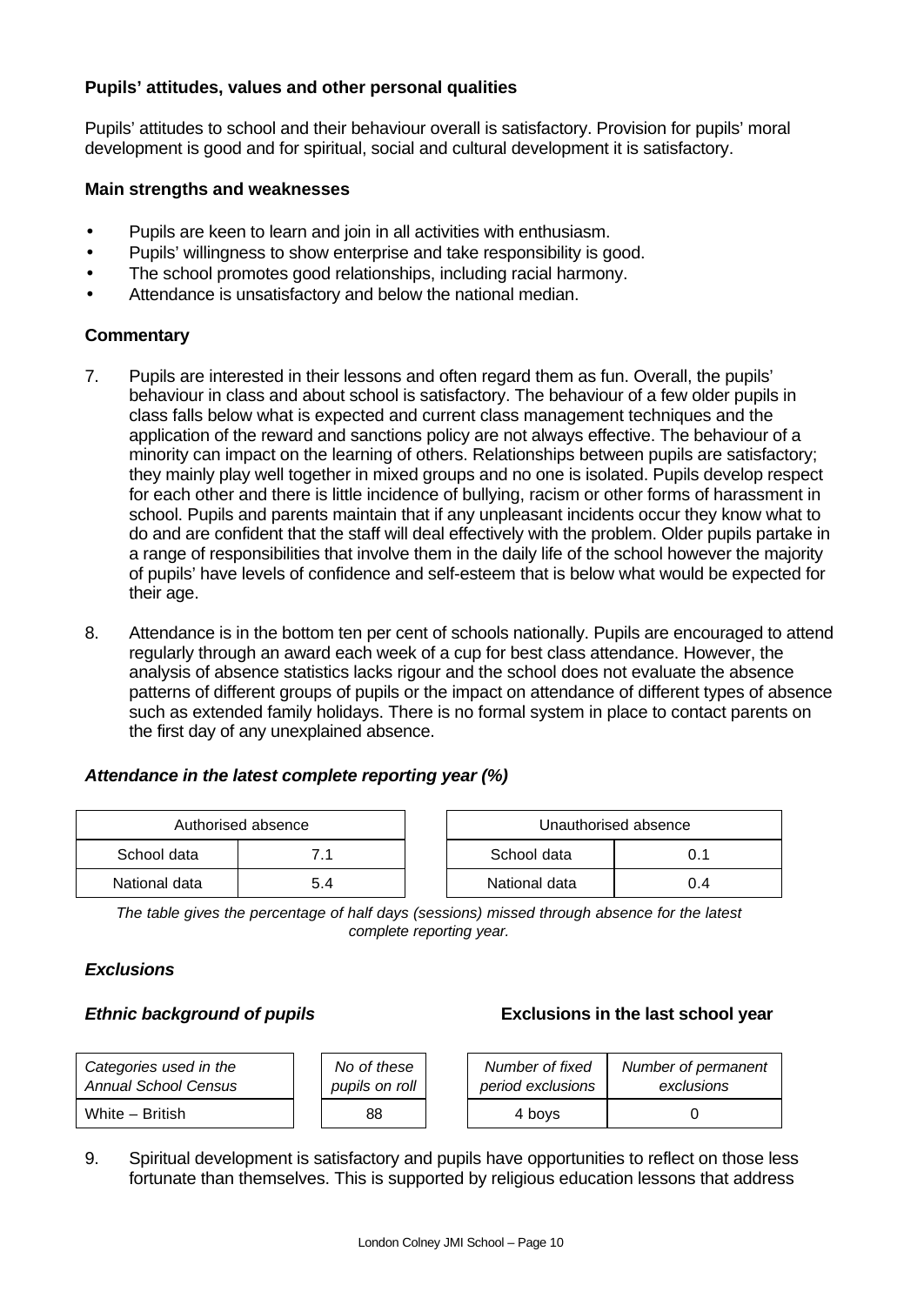different faiths and beliefs and visitors such as a hospice nurse. Exploring feelings, for example, those depicted in different forms art is limited.

- 10. Moral development is good and social development is satisfactory. Pupils have a good understanding of right from wrong. They have the opportunity to make sensible decisions about their own lives and to be responsible members of the school community. These qualities are reinforced through personal, social and health education lessons and educational visits. Good use is made of visiting specialists to support the personal and social development of pupils. There is good support for Reception pupils in learning to socialise.
- 11. Although not specifically planned for, the pupils' cultural development is satisfactory. Pupils understand and accept that other people have different beliefs and cultures. They partake in a range of activities taken from other cultures, including listening to and playing music, however, there is no provision for pupils to link and communicate regularly with a school in another country.

# **QUALITY OF EDUCATION PROVIDED BY THE SCHOOL**

The quality of education is satisfactory.

# **Teaching and learning**

Teaching and learning are satisfactory with a good proportion of well taught lessons and a few that are very well taught. Assessment is satisfactory throughout the school, with regular checks made but these are not used enough to plan the next work.

#### **Main strengths and weaknesses**

- Teaching has improved since the last inspection and there are now no unsatisfactory lessons.
- There have been substantial barriers to improvement, for example, in the high turnover of teachers.
- Many lessons offer too little challenge to pupils of higher capability.
- Teachers' knowledge of the subjects, their use of assistants and the pace of lessons are good.
- While checks on learning are regular, teachers do not use the outcomes effectively enough to plan work that matches the needs of pupils of different capabilities.

#### **Commentary**

12. Teaching is satisfactory with a high proportion of lessons that are well taught and a few that are very well taught. In the Reception class, teaching is good with effective help given by learning support assistants. In Years 1 and 2, teaching is also good, overall, and helps the pupils to make progress. In Years 3 to 6, teaching is satisfactory overall with a third of lessons being well taught and one of which was very well taught. There were no unsatisfactory lessons taught during the inspection and this represents an improvement from the last inspection when 17 per cent were unsatisfactory.

| Excellent | Very good | Good     | Satisfactory | Unsatisfactor | Poor | Very Poor |
|-----------|-----------|----------|--------------|---------------|------|-----------|
|           | 3(8%)     | 15 (41%) | 19 (51%)     |               |      |           |

*The table gives the number of lessons observed in each of the seven categories used to make judgements about lessons; figures in brackets show percentages where 30 or more lessons are seen.*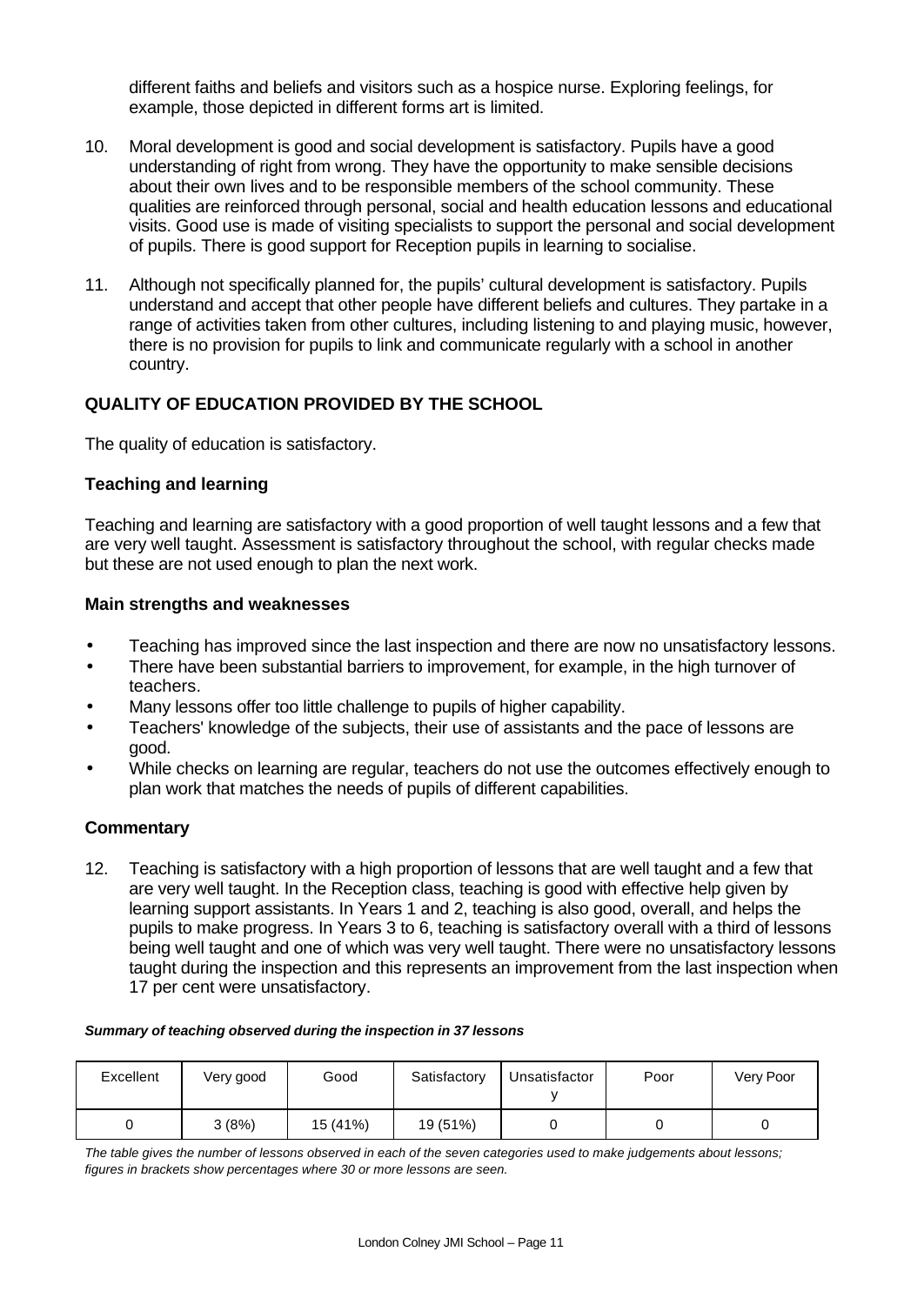- 13. The last inspection identified the quality of teaching in Years 1 to 2, teachers' behaviour management skills, and expectations of pupils' behaviour and performance as issues for improvement. These issues have largely been improved although expectations of pupils of higher capability are still too low. Despite the difficulties that a minority of pupils present in their behaviour, teachers usually now manage interruptions well and use the school's procedures for rewards and sanctions effectively. However, there is a small minority of cases where these are not successful or when the support of the headteacher is required.
- 14. Recruitment and retention of teaching staff is difficult and most teachers have been appointed within the last two years. One post is currently filled on a temporary basis. Despite the satisfactory induction<sup>1</sup> procedures, the high turnover of teachers has led to some inconsistencies in the way that school policies are implemented, for example, in the regularity of setting homework and the marking of pupils' work. Assessments are also used inconsistently. While there is consistently regular testing, the information gained from these and other on-going checks on learning are not used frequently enough to plan work that is well matched to the needs of different groups of pupils in each class. In the Foundation Stage and the best lessons account is taken of what different pupils already know and can do. In others, this information is not used enough.
- 15. In the best lessons, teachers manage the pupils well and have clear plans for what they will learn. These plans are based on good knowledge of the subject and this is also clear through the questions that teachers ask of the pupils, which often require detailed answers extending their thinking. Explanations and instruction are clear and help the children to know how to start their tasks well. For example in a Year 1 information and communication technology lesson, the teacher gave a very clear introduction to the task of using a list of words to form sentences that annotate pictures of simple two-dimensional shapes. Consequently, all the pupils learnt this technique, because of the extra support given to less capable pupils and some prompts for those learning English as an additional language.
- 16. Of the satisfactory lessons, some time was lost when the behaviour of a few pupils interrupted the learning. In just over half the lessons seen there was a degree of under-challenge for the few pupils with higher capability and in a fifth of lessons, teachers did not use past checks on the pupils' learning to match the work accurately enough for all the pupils. However, in most lessons teachers demonstrated their good knowledge of the subject and in over half the lessons they made very effective use of classroom assistants. Most lessons start on time and have a good pace to the activities.
- 17. The teaching of basic skills is supported well by generally clear instruction and followed up with good individual support, by teachers and assistants. However, marking is of mixed quality and not always helpful enough for pupils to make improvements. Good presentation is not promoted enough although pupils have individual targets, which often relate to this. Pupils' handwriting is often weak and it is not consistently taught and reinforced throughout the school. The teaching of basic skills in information and communication technology is good and this is often used to support learning in other subjects in lessons in the computer suite. In all the subjects inspected teaching is satisfactory overall although the teaching of reading in Years 1 and 2 is good and teaching in the Foundation Stage is good.
- 18. Those pupils who are learning English as an additional language are supported in lessons, by teachers and assistants and this teaching is often good. However, the number of occasions when these pupils are offered specific help in lessons, for example, in how to reply to questions or to frame written sentences, is limited and more could be done. This is reflected by the high proportion of these pupils whose English language learning slows when they reach a higher level of proficiency but where they are still not fully fluent. Nevertheless, the teaching by withdrawal is good in helping pupils to acquire basic competence. School and external staff

l  $<sup>1</sup>$  Induction refers to the arrangements to receive pupils new to the school.</sup>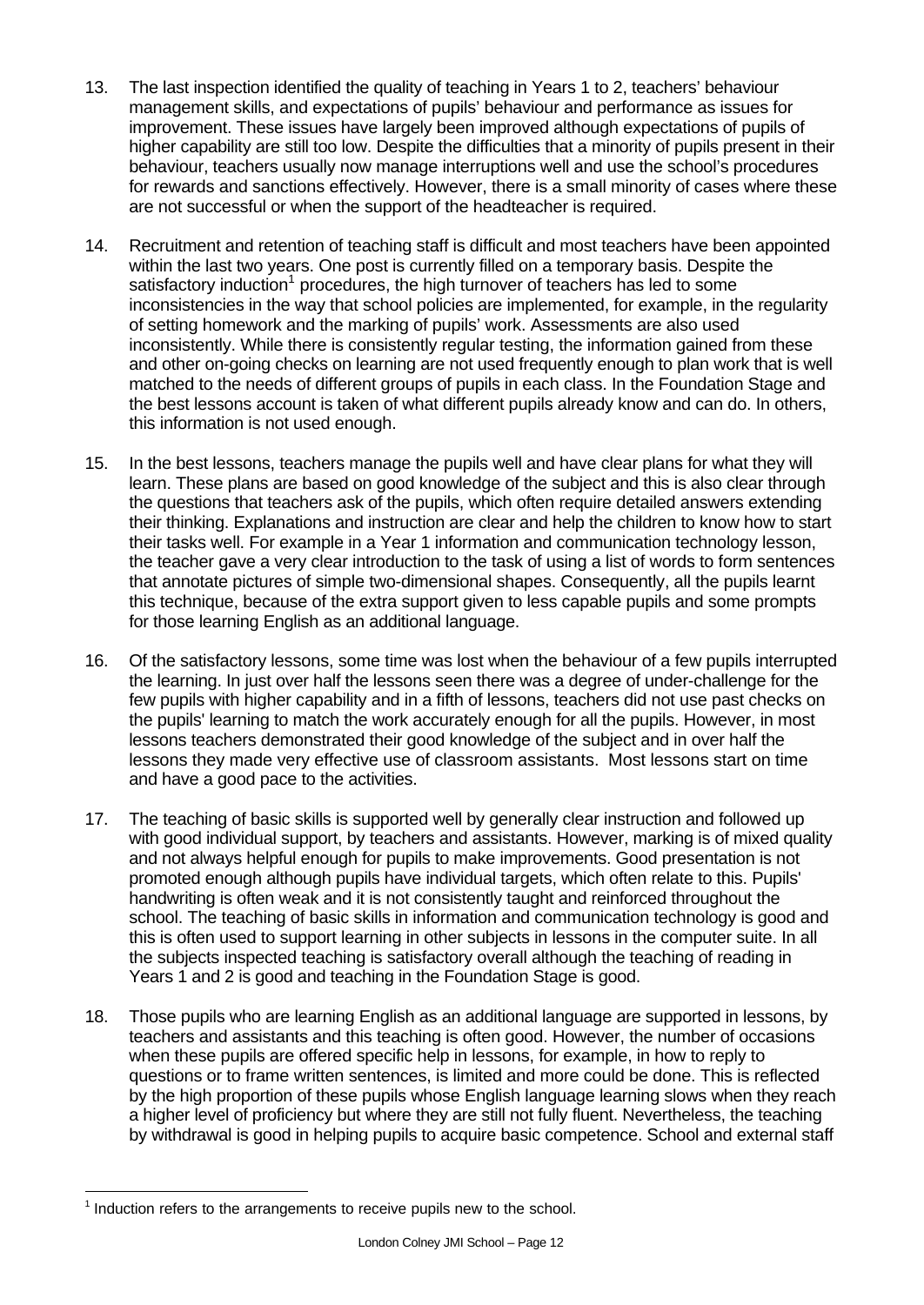chart each pupil's progress well but formal assessments of their phase of acquisition are only made annually.

19. A secure learning environment for pupils with special educational needs is achieved and good relationships are established which enable pupils to become confident and want to improve. In addition, clear instructions build the pupils' confidence and enable them to sustain concentration and complete the tasks. The school has invested considerably in support staff. They are well deployed and have a considerable influence in guiding the learning of pupils with special educational needs.

#### **The curriculum**

The breadth of the curriculum is satisfactory. It is inclusive<sup>2</sup>, meets statutory requirements and provides effective personal, social and health education. Opportunities for enrichment are satisfactory, as is the accommodation. Resources are good.

#### **Main strengths and weaknesses**

- Good improvements have been made to the provision of policies and guidelines for all curriculum subjects since the last inspection.
- The planning of work does not always match the needs of the pupils.
- Provision for pupils with special educational needs is good.
- Frequency and nature of staff changes has a detrimental effect on curriculum development.
- Provision for personal, social and health education is good.

# **Commentary**

l

- 20. The provision of policies and guidelines to support teachers' planning in all subjects has improved since the last inspection. However, the planning of work does not always match the needs of all the pupils. For example, to often higher-attaining pupils, unnecessarily, have to complete the same task as everyone else before going on to something more demanding. The curriculum includes the expected range of subjects, with adequate time given to each across a school week. This includes the implementation of the locally agreed syllabus for religious education, and the provision of a daily act of collective worship. The headteacher monitors how effectively the curriculum is taught in the core subjects, but a sharper focus is needed for subject leaders to monitor teaching to ensure that pupils gain as much as they can from the non-core subjects.
- 21. Pupils with special educational needs receive good support and, as a result, their needs are well met. They have full access to the curriculum. Class teachers and learning support assistants are well aware of individual needs and pupils who need extra help are identified early. The individual education plans for these pupils are well written; the targets are specific and measurable, and pupils' progress in achieving them is closely monitored. Provision for pupils learning English as an additional language is effective at the early phases of learning because of good support and teaching, especially by specifically employed staff. At the later stages, class teachers miss opportunities to give additional guidance on the use of more sophisticated language.
- 22. Resources are of good quality for most subjects in all year groups. Coordinators manage them well. However, classroom resources for mathematics are insufficient to meet the needs of more capable pupils. The team of learning support assistants provides good support for pupils' learning throughout the school. They are generally well experienced and show commitment to their work. All are well briefed by teachers to ensure that pupils use their time in school effectively. The school makes efforts to overcome problems of recruitment and

 $2$  The terms 'inclusive' and 'inclusion' refer to the arrangements made by the school to meet the needs of all pupils, whatever their gender, ability or background.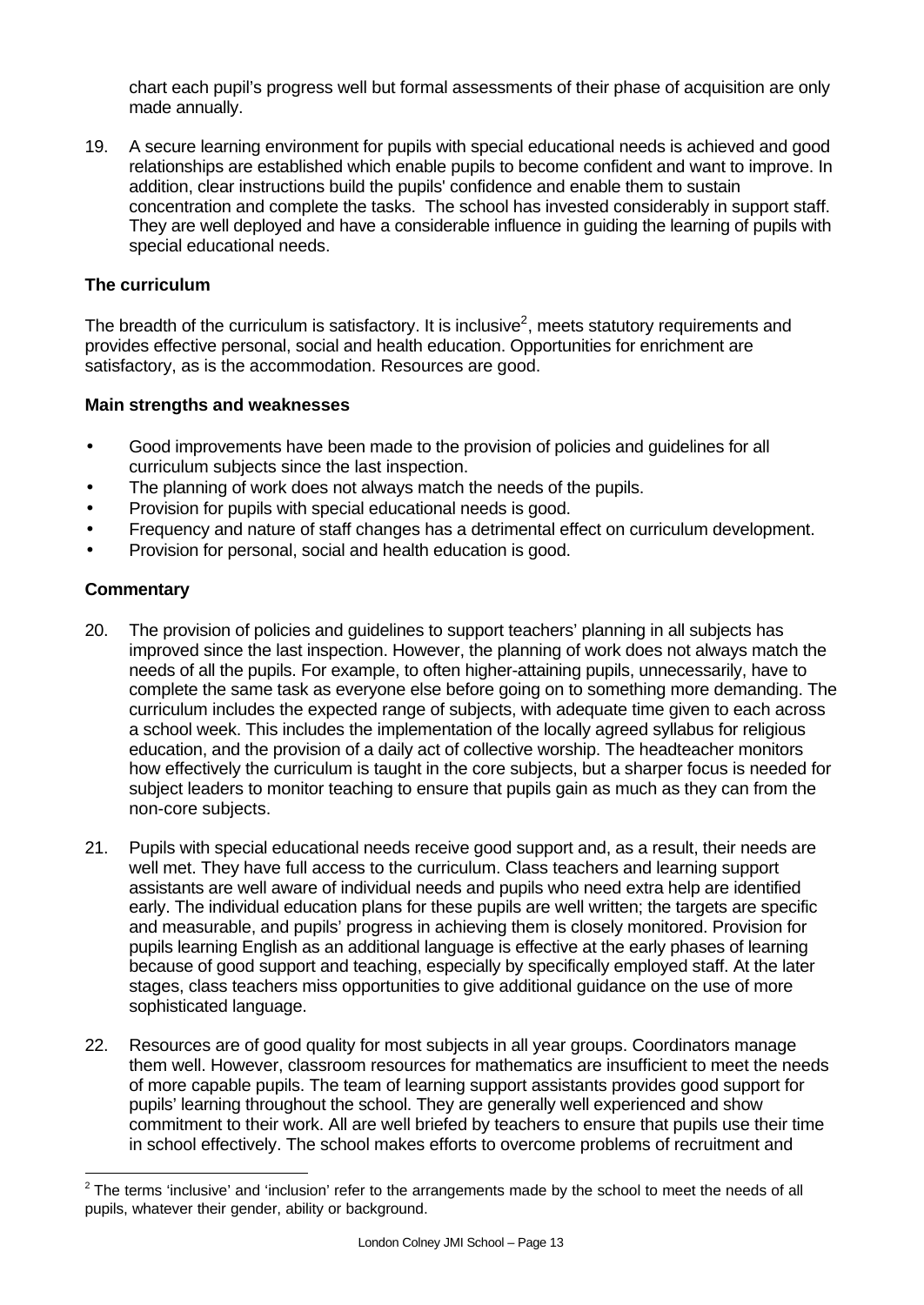retention of teaching staff. The current staff is effective, but the temporary nature of appointments affects provision over time and inhibits the management of curricular development.

- 23. The school provides satisfactory enrichment of the curriculum through clubs, visits and visitors and through special events and days. There is a small range of out-of-school activities and clubs. Most of these focus on sport, such as football sessions, but learning is also enhanced by appropriate visits to local amenities and by visiting specialists. However, opportunities to reinforce learning in the creative arts are limited. The frequent changes of staff recently have affected the provision of such opportunities as art, chess and science clubs.
- 24. There is a good programme for pupils' personal, social and health education, which is enhanced by the school's concern for pupils' well-being through the school day. As well as regular lessons in each group, covering, for example, aspects of healthy lifestyles and relationships, the school makes a priority of raising pupils' self-esteem and improving their view of themselves as successful learners.

# **Care, guidance and support**

Provision for care guidance and support is satisfactory. The school cares well for its pupils and there is generally a sufficient level of attention to matters of welfare and health and safety. Support, advice and guidance for personal and academic development are satisfactory overall. Parents are very happy with the care and welfare the school provides for their children.

#### **Main strengths and weaknesses**

- Members of staff know children and families very well.
- There is a high level of personal support.
- Child protection procedures are satisfactory.
- Pupils' views are not sought or acted on enough formally.

- 25. Child protection procedures are satisfactory and all classroom staff are aware of their responsibilities. The level of playground supervision is satisfactory but there is little play equipment and few structured play activities available. During the inspection one mid-day supervisor was involving younger pupils in a simple game and for older pupils football is allowed on a class rota system.
- 26. Specialists provide aspects of social and health education and a healthy lifestyle is effectively promoted. Control of access to the school is good without being too restrictive. First-aid provision is satisfactory. Standards of maintenance and cleanliness are good and there is no evidence of vandalism and graffiti. This helps to promote high values in the pupils, the majority of whom show respect for property and resources. Teachers, in particular the head teacher, know their pupils and families well and provide a good level of personal support, involving parents where necessary. Pupils stated that they would find it easy to approach an adult in the school if they needed help.
- 27. Induction arrangements for pupils entering the Reception year and for those entering other year groups and at other than the usual times of admission are satisfactory. There is a range of opportunities for pupils to take on responsibilities for the day-to-day running of the school. However, the school council does not meet frequently and at the time of the inspection had not met during the current school year. Members of staff are well aware of the views of many pupils but there is no formal way of gaining their views as a whole.
- 28. The school cares well for pupils with special educational needs, including those with statements. Pupils with special educational needs are quickly identified and their progress is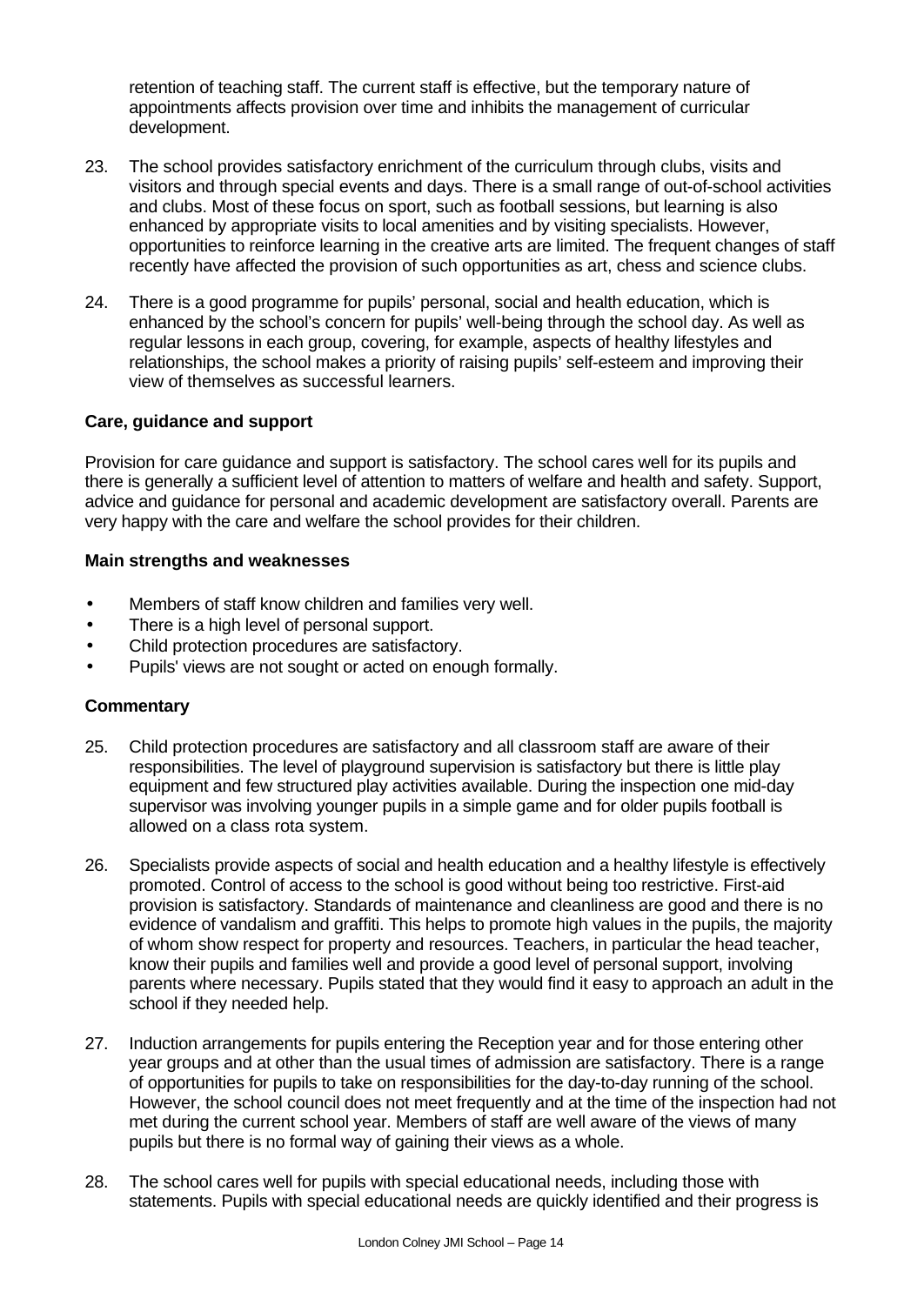monitored and supported thoroughly. Assessment across a wide range of complex needs is detailed and comprehensive for pupils with special educational needs. Links with outside agencies are strong. Careful consideration is taken of the needs of all pupils through presenting understandable and practical targets, modifying activities or providing support to meet their needs. The needs of pupils who are at the early stages of learning English as an additional language are well known to staff and they are offered good support. One member of staff offers bilingual support to younger pupils. These pupils' progress is carefully checked, although formal assessments of their phase of English language acquisition are only made annually.

#### **Partnership with parents, other schools and the community**

There is a satisfactory partnership with parents, the community and other schools. The views of parents were generally positive in the parents' questionnaire and at the parents' meeting.

#### **Main strengths and weaknesses**

- Pupils' annual reports to parents are comprehensive.
- There is an active parents, teachers' and friends' association.
- A significant proportion of parents are insufficiently involved in their children's learning and school life.

- 29. Parents' responses to the inspection questionnaire and at the parents' meeting show that they are generally happy about what the school has to offer but they expressed concern about how well they are kept informed and about the advice they are given on helping their children at home. Reading and homework diaries are not used, newsletters are erratic but there is notification of what pupils will be learning in the next term. Pupils' annual reports to parents are good and provide a clear statement about what their child can do and what they need to learn next.
- 30. Parents are welcome in school and the parents of younger pupils make good use of contact with the class teacher but the school does not regularly seek the views of all parents. Parents can attend special events, parent evenings and parent assemblies. An active friends association supports the school well by providing good financial help for learning resources. Procedures for pupils entering the Reception year and those pupils transferring to secondary school are satisfactory. There are good procedures in place to deal with the concerns of parents and most are resolved by the head teacher.
- 31. Links with the local community have been effective in providing funds for the new outdoor play area and pupils visit care homes and take part in village events. The school has been unable to persuade local residents from different ethnic backgrounds to become involved in the school or offer cultural enrichment.
- 32. Parents are regularly involved in discussions with the class teachers where children have special educational needs and are kept fully informed of the support that their children are receiving. They are involved in termly reviews of the targets set in pupils' individual education plans. Parents of pupils learning English as an additional language are generally satisfied with their children's progress. Members of staff involved keep good contact with parents wherever they can although this is on an informal basis.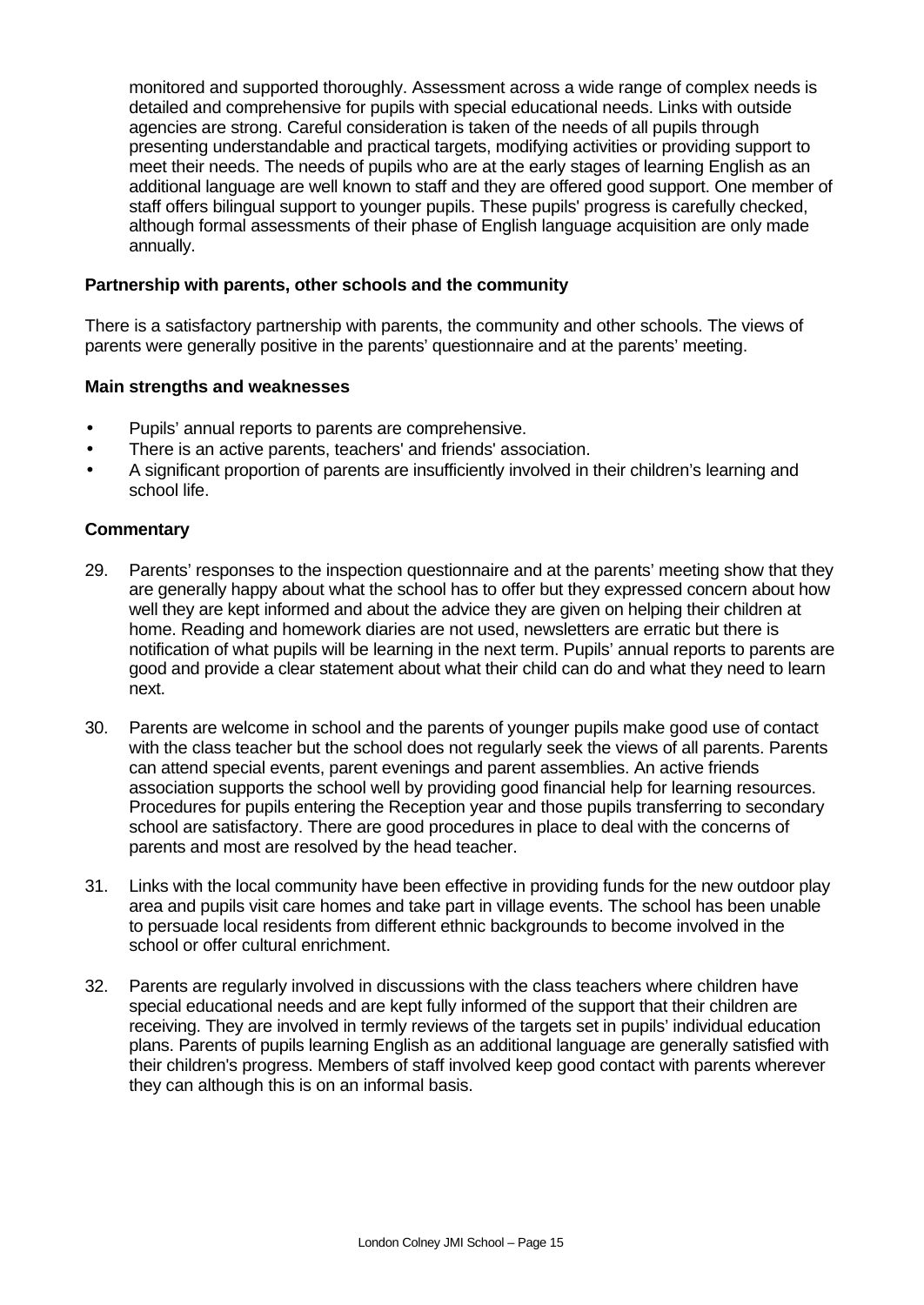# **LEADERSHIP AND MANAGEMENT**

Leadership and management are satisfactory.

# **Main strengths and weaknesses**

- Key members of staff support the curriculum and teaching well.
- The Foundation Stage is well led and managed.
- The school development plan lacks clarity and order in what is most important to improve.
- There is insufficient rigour in the way that school improvement tasks are carried out and checked.

- 33. The leadership of the headteacher is satisfactory. School rules and policies concerning care, support and development are very clear and founded in educational principles. The school is committed to providing every pupil, with the best education, whatever their situation, although it does not check to see if these policies are effectively implemented or the impact of these on pupils' learning and achievement. For example, the progress of pupils from minority ethnic groups is not measured and compared with that for others. The headteacher has created an open and caring atmosphere, which parents appreciate. He spends much time supporting individual pupils and solving behaviour problems. This is at the expense of more strategic matters such as checking that behaviour policies are consistently implemented or pursuing the school's most urgent issues for improvement. The new senior management team is becoming effective in its focus on improving standards and the regular checks on pupils' standards in English and mathematics are helping teachers to prioritise improvements in standards in these areas. Such assessments have recently been extended to science. The headteacher and staff understand that standards should be higher.
- 34. The everyday management of the school is satisfactory. The school day runs smoothly and procedures are mostly clear and followed. Nevertheless, some systems lack rigour, for example, those concerning the first day of a pupils' absence are informal. Checks are carried out on teachers' planning although not on the time spent learning each subject. A good selfevaluation system was used last year to identify strengths and weaknesses and some, but not all of the issues identified, have been included in development work. Teachers are now clear about how to provide for personal, social and health education but involvement of parents of specific groups has improved little, for example, a few parents complain of too little access to the special educational needs coordinator. However, relationships with and between staff are generally purposeful and senior teachers give good support. A helpful staff handbook explains many of the school's systems but policies for marking, discipline and guidance about supporting pupils learning English as an additional language are separate and not as easy to locate. Consequently, these policies are not consistently implemented. The induction of new staff and newly qualified teachers is satisfactory and supported by the headteacher and senior teachers. Despite difficulties in changes to teaching staff, the policy for performance management is implemented and this is an improvement since the last inspection. The headteacher currently provides all the appraisals due to these changes. While teachers receive feedback and have appropriate targets set, there is no overall system by which issues arising are brought forward to be included in plans for improvement. While the school has much satisfactory documentation and good intentions, their implementation has not been rigorous enough.
- 35. School development planning is unsatisfactory and identifies too many areas for improvement even though they are planned over three years. These areas mostly relate to aspects that have been identified as weaknesses such as standards in English, mathematics and science. However, other weaknesses, such as difficulties in recruiting teachers and the need to improve the match of work to pupils' different abilities are not made priorities. Many of the tasks do not have clear outcomes identified and have insufficient clarity about the indicators of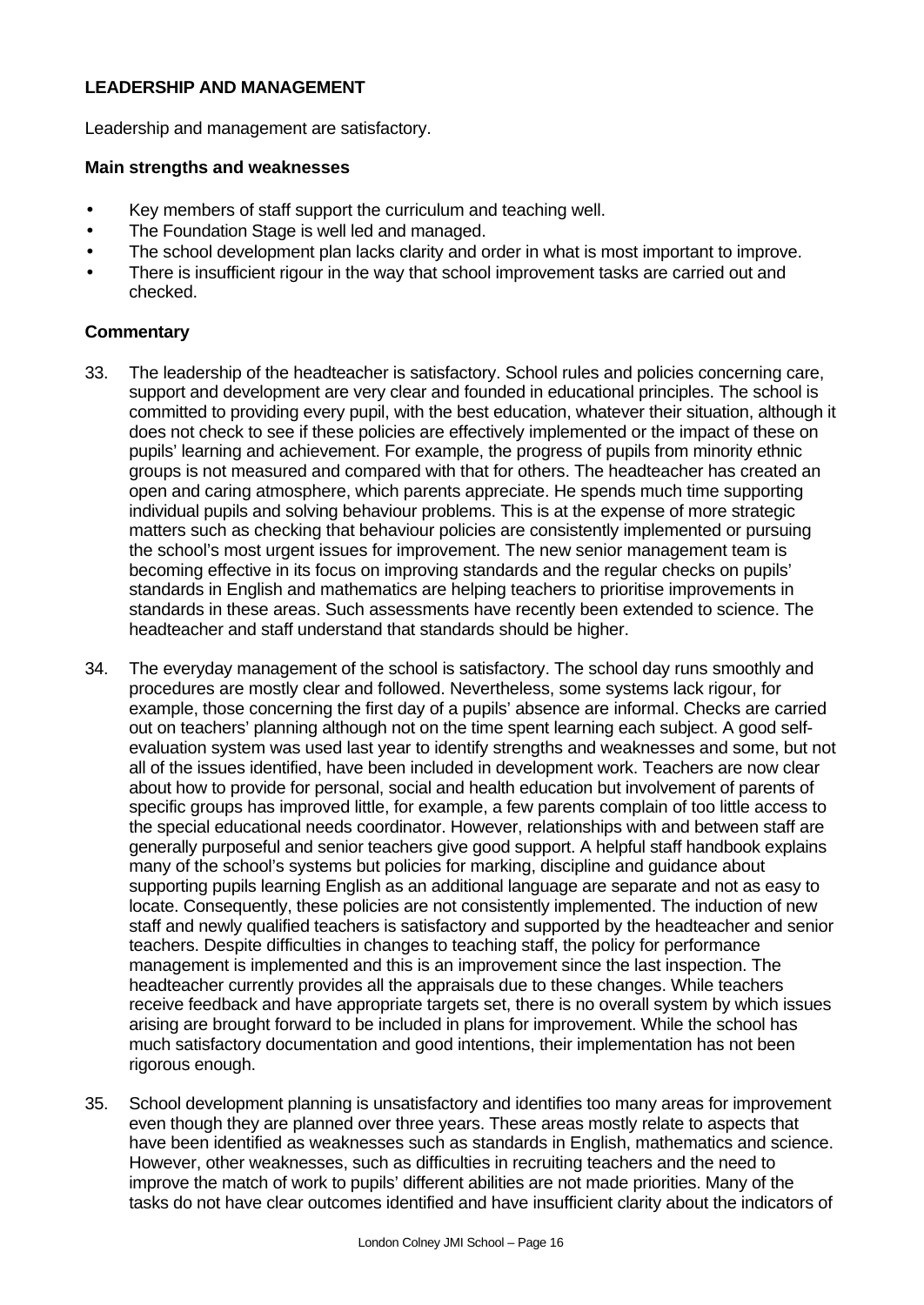successful implementation, how impact will be checked, and who will do this. Neither are there clear levels of importance attached to these many areas, which have also been undermined by changes in teaching staff.

- 36. Many subject coordinators have been appointed very recently. They show commitment and enthusiasm in their role and have good subject knowledge. Their plans to improve provision and raise standards are satisfactory and sometimes good being linked effectively to the school development plan. Coordinators for several subjects promote enrichment activities, for example, mathematics mornings or design and technology weeks. They endeavour to check teachers' planning for their subject and review samples of pupils' work. The work of senior teachers and subject coordinators is good and also promotes further staff development in meetings, informally, through courses for teachers to attend and through the use of external consultants. Although subject coordinators have limited time to observe lessons their role and effectiveness has improved considerably since the last inspection. The coordination of the work for pupils in the Reception class is good and the curriculum is well managed. The pupils' transfer to Year 1 is successful with children having made generally good progress.
- 37. The management of the provision for pupils learning English is an additional language is satisfactory. Specifically trained part-time members of staff are employed to support pupils at the earlier stages of learning English and good records of their progress are kept up-to-date. Staff are managed effectively to provide good support at the earlier stages of learning English but for pupils at the later stages, the school's support is not as strong. This is partly because class teachers do not offer these pupils enough encouragement or examples of more sophisticated vocabulary and English language usage and partly because assessments of the pupils' stage of English language learning are only made annually.
- 38. The management of the provision for pupils with special educational needs is good. The coordinator provides good leadership, advice and organisation. The teachers collaborate well with the coordinator and make effective use of her expertise. Statutory requirements are met fully and the inclusion of all pupils with special educational needs is good. Class teachers and learning support assistants are well aware of individual pupils' needs and pupils who need additional support are identified early. The pupils' individual education plans are thoughtfully written; the targets are specific and measurable and progress is carefully tracked, partly by the support assistants who keep day-to-day records and have good relationships with the pupils. Parents do not always attend review meetings and more work is needed to involve them. The coordinator also has oversight of the provision for pupils learning English as an additional language. This has occasionally led to such pupils being temporality and inappropriately placed on the register for special educational needs when first joining the school.
- 39. Several of the governors are new to their role. They are keen to improve their knowledge and their awareness of the school's main strengths and weaknesses. Currently, their impact is satisfactory and there are appropriate committees to discuss areas of concern. Statutory duties are fulfilled and governors are concerned about standards, although their understanding of the details of the pupils' achievements is limited but growing. For example, their ability to challenge the school about national test results and progress on items in the school development plan has lacked rigour, although governors are becoming more confident and pro-active.

| Income and expenditure $(E)$ |         |  | Balances (£)                   |
|------------------------------|---------|--|--------------------------------|
| Total income                 | 513,362 |  | Balance from previous year     |
| Total expenditure            | 511,635 |  | Balance carried forward to the |
| Expenditure per pupil        | 3,322   |  |                                |

| Income and expenditure $(E)$ |         | Balances (£)                        |        |
|------------------------------|---------|-------------------------------------|--------|
| Total income                 | 513.362 | Balance from previous year          | 25.613 |
| Total expenditure            | 511.635 | Balance carried forward to the next | 27.340 |

#### *Financial information for the year April 2002 to March 2003*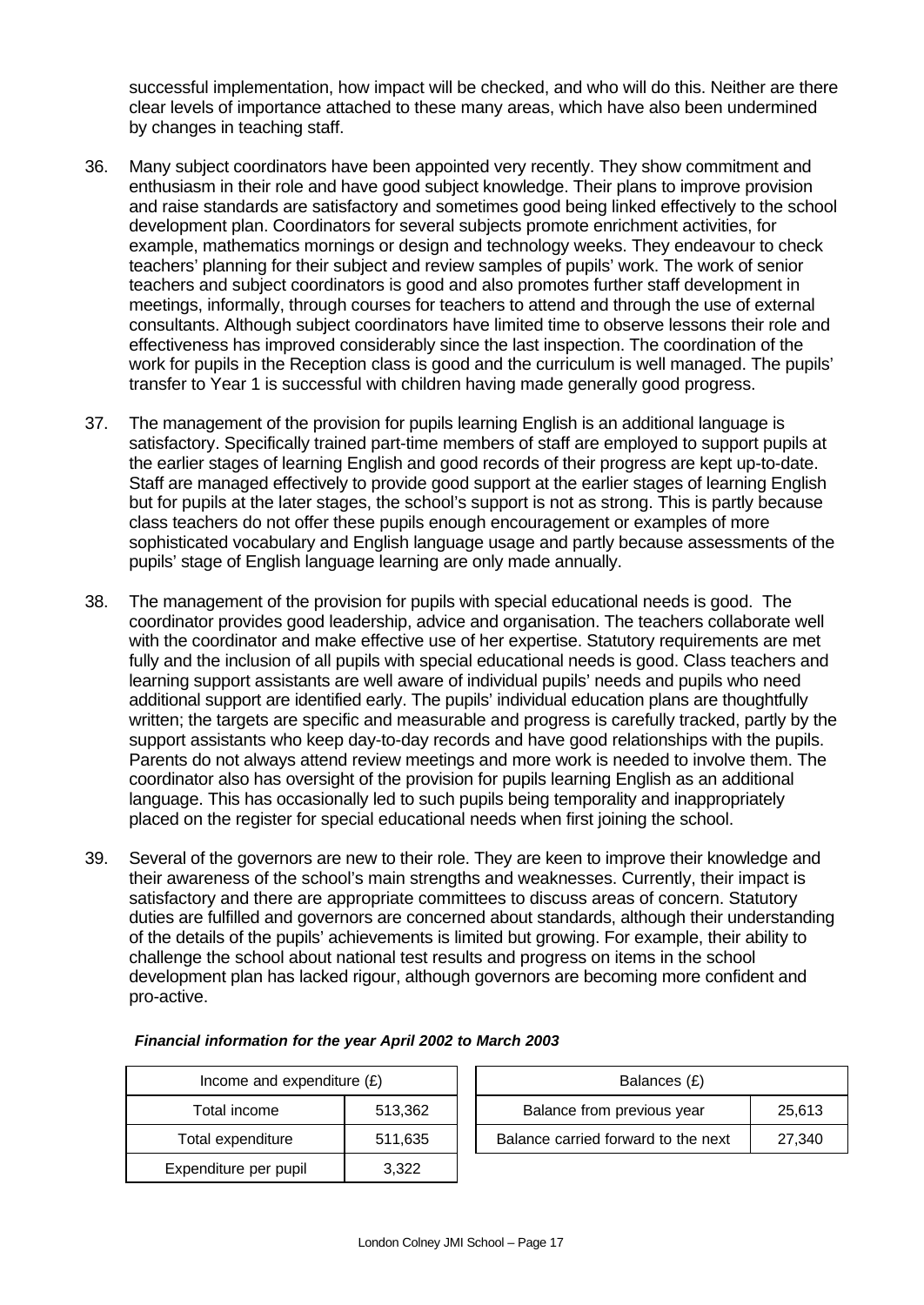- 40. Systems for financial propriety are satisfactory and the governors check how the budget is being spent on a regular basis. The residual unspent budget is about average for the school's size and funding is budgeted to allow for site improvements as well as items in the school development plan. However, the school receives only monthly updates of its budget position because this is accessed by a visiting finance officer once a month. The school secretary has received little training and does not currently deal with the school budget.
- 41. The governors have an appropriate committee to consider budget matters and the school contracts a service to locate the best value for its purchases. However, systems to compare spending with other similar schools and check the effectiveness of past financial decisions are under-developed. The expenditure for each pupil is above average; nevertheless, the school provides satisfactory value for money because of the pupils' overall satisfactory achievement.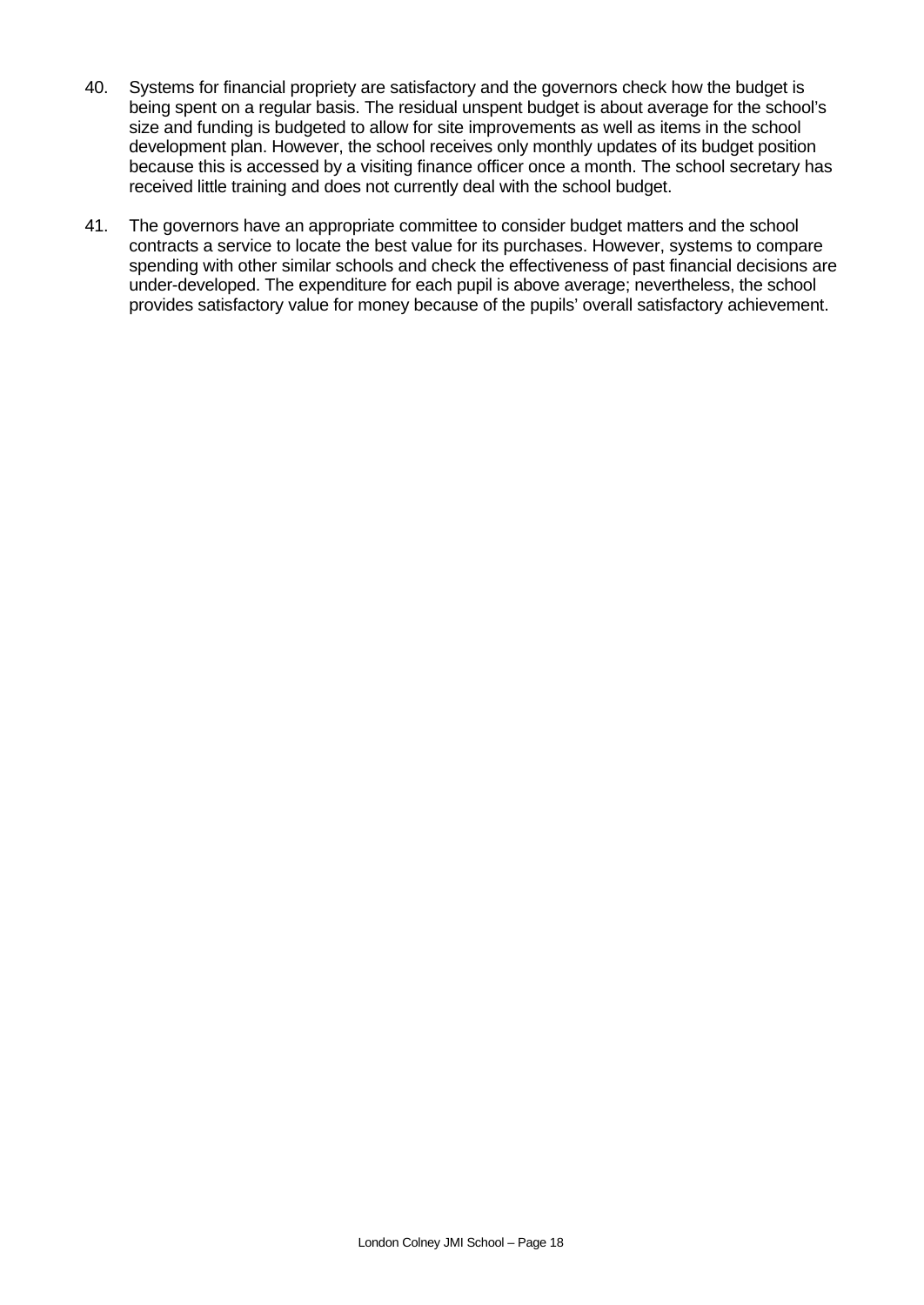# **PART C: THE QUALITY OF EDUCATION IN AREAS OF LEARNING, SUBJECTS AND COURSES**

# **AREAS OF LEARNING IN THE FOUNDATION STAGE**

42. There is one Reception class. Children enter the school in either September or January depending on their birthday. Older children have three terms in the Reception class but younger children only have two. All the children make good progress from well below average attainment on entry; a few more able children are on course to achieve the expected levels in all areas of learning. Average children are on course to achieve the later stages of the early learning goals and a few may achieve the expected level in some areas of learning. Lower attaining children are making good progress but are unlikely to achieve the expected level. A small number of children have been identified with special educational needs. About one in five children have English as an additional language. All of them have settled into the routine of school well and are making good progress with a good ratio of adults to children. There is a class teacher, two learning support assistants and the governor for the Foundation Stage often visits together with voluntary helpers. These adults all make a good contribution to the quality of learning and the progress children make. Children with special educational needs are making good progress considering their prior attainment and the children with English as an additional language are making good progress because the learning support assistant is able to speak in their home language and this helps them to settle in and learn routines well. The quality of teaching and learning has been maintained since the last inspection. An outdoor play area has been established and the school has made progress in using this but further work is planned to improve the provision outdoors for all the areas of learning. The management of the Foundation Stage is good and is based on the principles of effective early years practice. The indoor resources are satisfactory but the outdoor provision is still weak but in development. There are very good links with the local nursery, which many of the children attend before starting in the Reception class.

# **PERSONAL, SOCIAL AND EMOTIONAL DEVELOPMENT**

Provision in personal, social and emotional development is satisfactory.

#### **Main strengths and weaknesses**

- Children achieve well and they make good progress because they enjoy coming to school.
- Children form good relationships with adults.

# **Commentary**

43. The majority of children enter the Reception year with social skills and personal development that are well below average. They develop a positive attitude to school and make good progress because adults are well organised and plan interesting activities. Adults form good relationships with all the children and this ensures that they gain confidence. A few more able children cooperate well and negotiate with each other. Many children need adult intervention and guidance because they do not readily share toys. A few lower attaining children indulge in aggressive behaviour. Children are encouraged to develop independence, for example, by registering their name on the board. They make good progress in learning school and class procedures because adults make their expectations clear. However, there are some missed opportunities to maximise adult guidance and teaching is satisfactory overall. Targets of the week are clearly visible, for example, '*I will walk sensibly around the school*.' Children have learnt to line up for their snack, they are reminded to say '*Thank you*,' after receiving their daily portion of fruit. Discussion lessons encourage the children to develop confidence in talking about what they like doing best. The majority of children are only able to concentrate for short periods of time. Learning support assistants contribute well to the children's learning, for example, in talking about their own special possessions and experiences, such as a visit to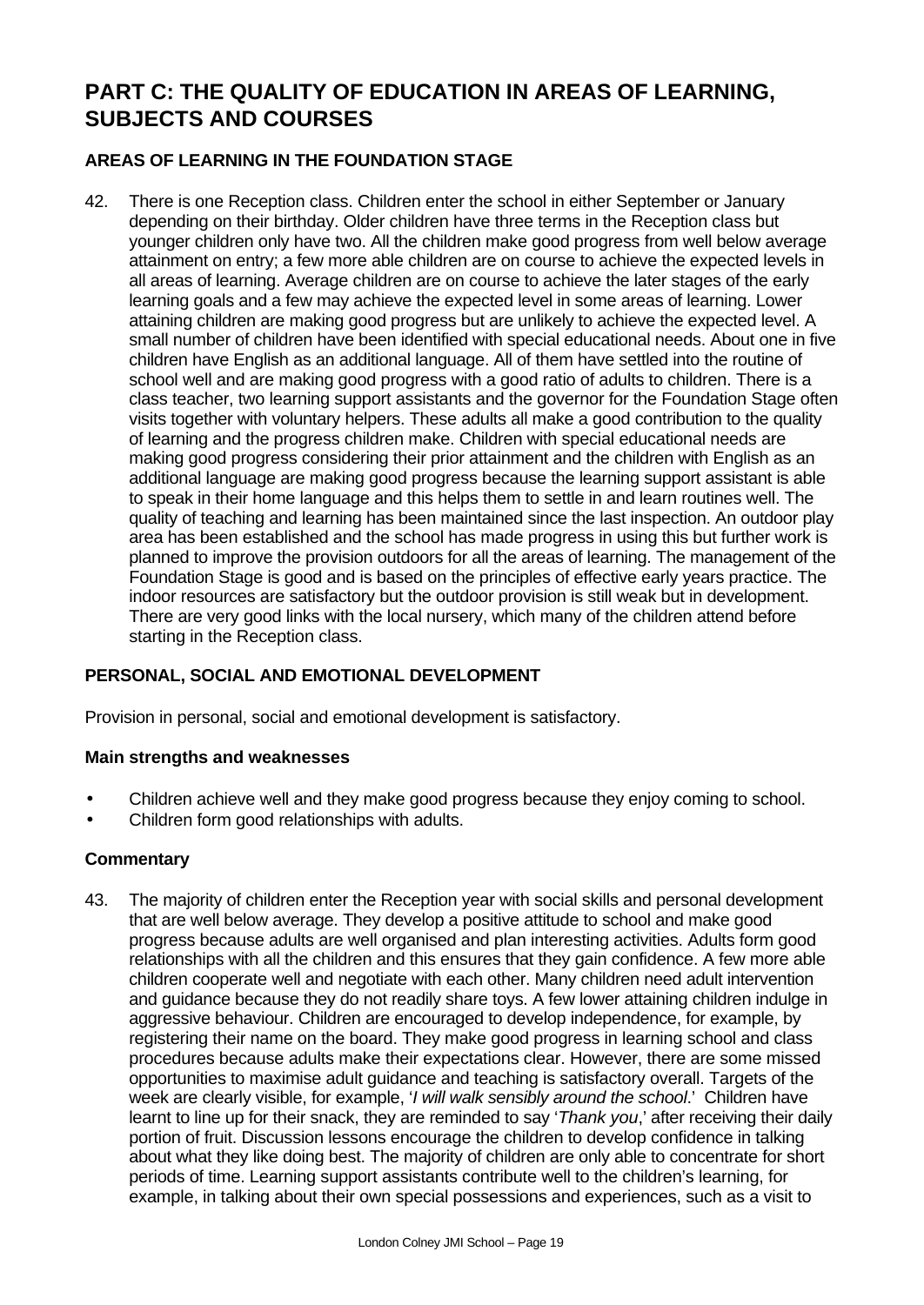New Zealand. Children are learning to respect the possessions of others such as photographs and a koala bear belonging to the teacher. Children respond to their teacher well handling the objects carefully as they are passed around the circle. All children show curiosity in the objects. More able children identify their own special things. For example, one more able child explained her teddy is special because her auntie bought it for her. Nevertheless, a good number of pupils are unlikely to reach the early learning goals for this area of learning.

# **COMMUNICATION, LANGUAGE AND LITERACY**

Provision in communication, language and literacy is **good.**

#### **Main strengths and weaknesses**

- Attainment is below average.
- Children achieve well and make good progress in their learning.

#### **Commentary**

- 44. Children enter school with skills well below average in this area of learning. Many children have a limited vocabulary and speaking and listening is below average by the end of the Reception year. A few more able children will achieve the expected level but a significant number are unlikely to achieve the expected early learning goals, despite the good teaching and achievement.
- 45. There are appropriate opportunities for children to develop their speaking skills. Many children lack in confidence speaking and adults work hard to encourage the children to listen attentively and to talk to others. In a discussion session, the children were encouraged to talk about their favourite activity. More able children explain their favourite activities clearly. Lower attaining children are not yet confident enough to speak in front of others and adults work hard to encourage them to speak but they are unable to recall events. Speech often lacks clarity in the beginning and endings of words. The vocabulary of the average children is limited. Children with special educational needs speak confidently but the clarity of their speech makes it difficult to understand. Average children make simple statements such as *"I have my own* racing car". They need a lot of prompting from adults to extend their speech and they often reply to questions with one word answers. Adults promote interest in books, which helps to develop positive attitudes in the children and teaches them to handle books with care Children make good progress in writing skills. More able children write their own name independently. Average and lower attaining children copy their own name and are starting to make marks as early writing. There are appropriate opportunities for children to use pencils and paper. Children enjoy making marks in "*the Little Monster's Office*". Learning support assistants use questions well such as '*What did you do at the airport?*' to encourage conversation.

# **MATHEMATICAL DEVELOPMENT**

Provision in mathematical development is **good.**

#### **Main strengths and weaknesses**

- Children achieve well and make good progress in their learning.
- Teaching and learning are good.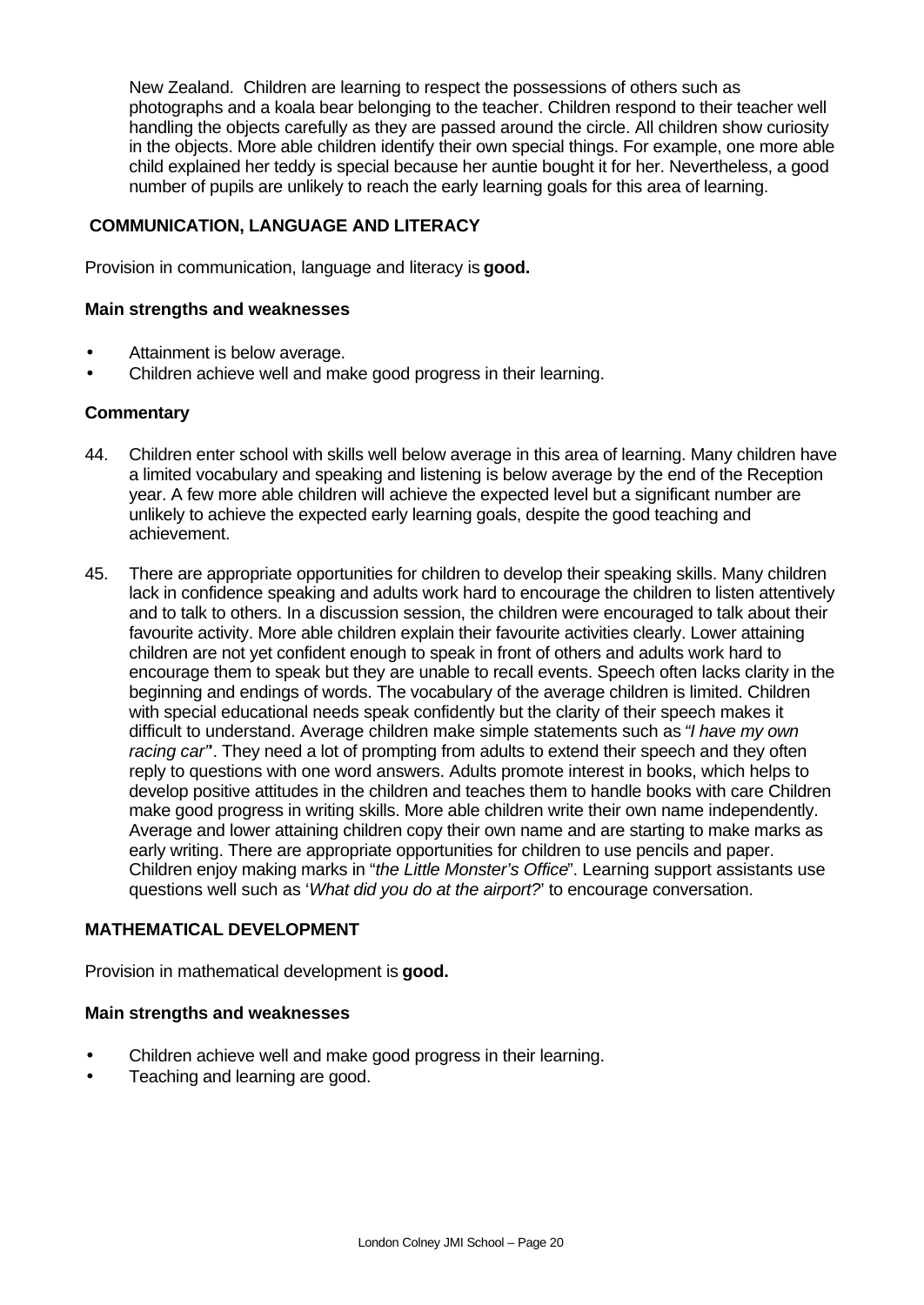# **Commentary**

46. Children make good progress and achieve well. A few more able children are on course to achieve the expected level. Lower attaining children are unlikely to achieve the early learning goals; average children will achieve the later stages of the goals and a few average children may achieve the goals fully. More able children can count forwards and backwards to 10, with support, and they recognise basic shapes and a few three-dimensional shapes such as sphere, pyramid and cone, but they do not remember cuboids and cylinders. Children need a lot of reinforcement to consolidate their learning. They can write numbers up to ten and complete very simple addition sums. Lower attaining children do not recognise basic shapes. Average children struggle to describe these shapes. Good teaching ensures children experience interesting activities such as a shape guessing game and this successfully helps them learn and consolidate their knowledge. Learning support assistants use non-verbal communication well to help children with English as an additional language to understand the lesson. Children consolidate their learning with practical activities such as making a shape robot and a castle. Average attaining children enjoy mixing the blue food colour with the icing sugar to make different shapes. Songs and movement actions are used well to promote learning in this area.

# **KNOWLEDGE AND UNDERSTANDING**

Provision in knowledge and understanding is **good.**

#### **Main strengths and weaknesses**

- Children achieve well and make good progress in their learning.
- The quality of teaching and learning is good.
- There are good opportunities to use the computer.

- 47. Children enter the Reception class with very limited knowledge of the world around them. Teaching and learning are good and consequently all children make good gains. A few more able children are likely to achieve the expected level and the majority will make good progress achieving the later stages of the goals but are unlikely to achieve them fully. The classroom environment is stimulating and there are good opportunities for children to use, for example, magnifying glasses to investigate growing plants. Photographic evidence shows children caring for plants and watering them.
- 48. Children extend their knowledge of the wider world by cutting out and identifying toys that need batteries and electricity to work. Children have appropriate opportunities to use the computer suite but there is no working computer in the classroom. A review of work indicates that children make good progress using the mouse and keyboard. More able children draw a picture of the three bears and Goldilocks; lower attaining children use the mouse to make marks; they need adult help to print and save their work. More able children write a sentence to accompany their drawing of a teddy. Good teaching and well-planned and interesting activities help the children to develop awareness of the wider world. Learning support assistants make a good contribution to learning talking about holidays in Portugal and encouraging children to count to 10 in Portuguese. More able children enjoy looking in travel brochures and talking about the pictures. Lower attaining children need adult support and guidance to maintain interest in the pictures and to sustain their levels of concentration.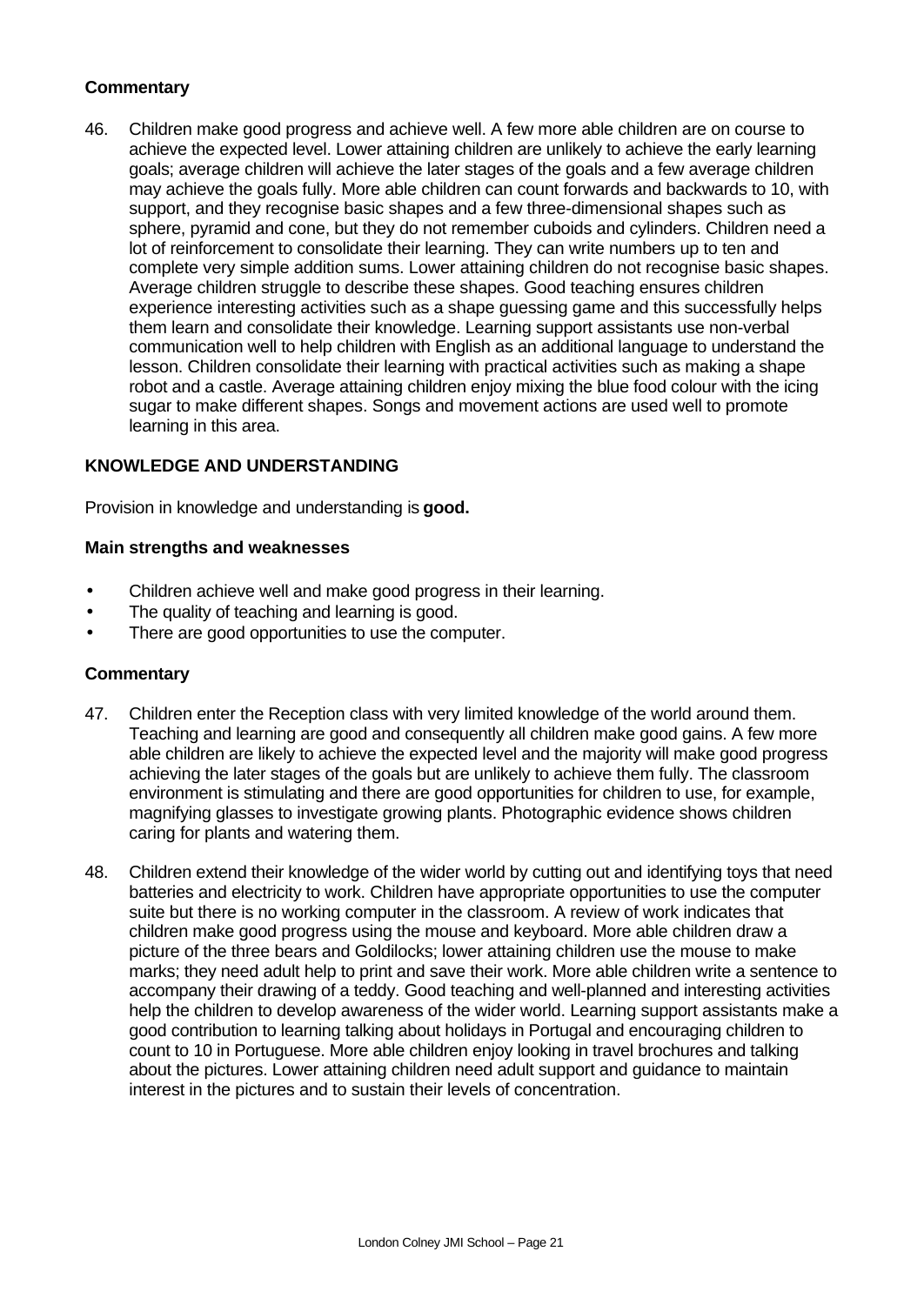# **PHYSICAL DEVELOPMENT**

Provision in physical development is **good.**

# **Main strengths and weaknesses**

- Children achieve well and make good progress.
- Lessons in the hall are well planned and language is used well.

# **Commentary**

49. The majority of children are on course to achieve the expected levels and later stages of the goals by the end of the year because teaching is good and children experience a broad range of physical activities. The quality of teaching and learning observed during an indoor dance lesson was good and contributes to the good progress that the children make. The school has worked hard to develop the outdoor play area but provision is still limited. The outdoor space is too small; there are limited opportunities for climbing, balancing and riding bikes and tricycles. In the lesson observed, children experienced a good level of physical activity and the teacher used language well to extend their awareness of different movements. Children enjoyed moving freely and developed their confidence and ability to move in a range of different ways to different music styles. Good teaching ensures children are made aware of how they are moving. Children are encouraged to skip, the teacher guides skipping and consequently a few more able children are at the later stages of learning to skip. Children are developing a sense of their own and others' spaces, they can all find their own space and move freely around sometimes travelling on different body parts. Children with special educational needs and English as an additional language achieve well and join in with other children. All children make good progress learning to dress and undress for their hall sessions. Lower attaining children need adult support to do this but average and more able children manage this task independently. There are appropriate opportunities for children to develop their ability to grip pencils and use paintbrushes.

# **CREATIVE DEVELOPMENT**

50. No teaching was observed in this area of learning. A review of the children's work suggests children experience appropriate opportunities to use a range of materials such as paint and collage and develop their imagination through role-play activities. Singing is well developed and more able children know and sing a range of songs including, '*Children of the world sing your song together today*.' Children enjoy singing and songs are used well to reinforce learning in mathematics and language. Musical instruments are easily accessible and are clearly named.

# **SUBJECTS IN KEY STAGES 1 and 2**

# **ENGLISH**

Provision in English is satisfactory.

# **Main strengths and weaknesses**

- Pupils throughout the school attain standards below average in Years 2 and 6.
- Expectations are not high enough for the pupils' presentation of work and handwriting.
- Work is not consistently matched to pupils' abilities and more able and lower attaining pupils are not always effectively challenged.
- Literacy is used well across the curriculum.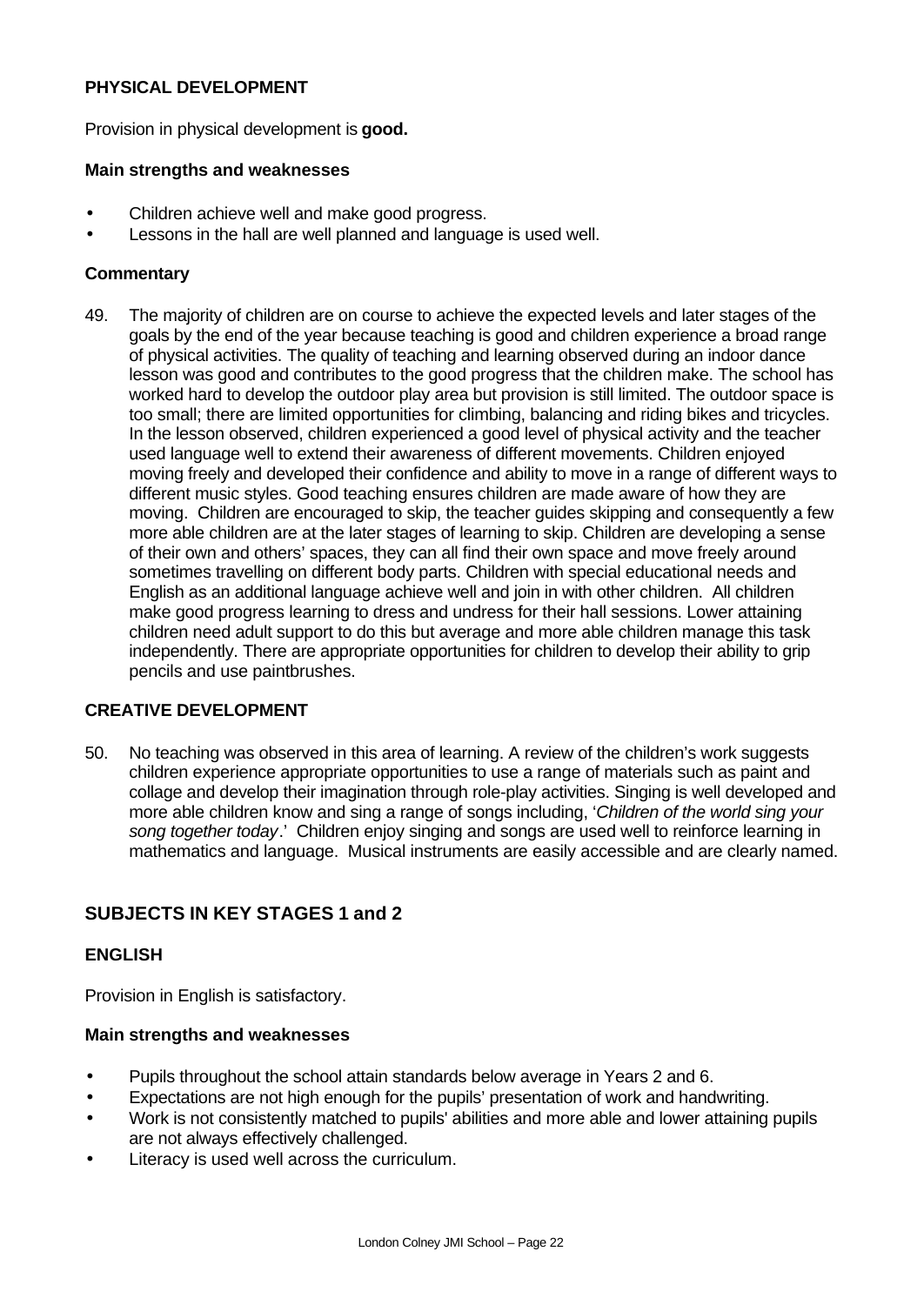- 51. Standards are below average by Years 2 and 6. Achievement is satisfactory. Standards over the last five years have been steadily rising but there was a dip in 2003, when the standards attained in Year 2 and 6 were well below average and pupils did not meet the expected targets. Not enough pupils reached the higher levels of attainment in national test results and too many pupils attained a low level, particularly in Year 6. There had been a number of staff changes, inexperienced teachers and high numbers of pupils with English as an additional language or special educational needs. Inspection evidence indicates that pupils are unlikely to reach the expected targets again this year in Year 6 but are on course to achieve the targets in Year 2.
- 52. Standards in reading are average in Year 2 and have improved because of a greater emphasis on reading through the introduction of a daily guided reading session and initiatives such as paired-reading with older pupils. Current reading standards are still below average in Year 6. All pupils in Year 2 like reading and have a positive attitude to books. More able pupils read with expression and can talk about the events and characters in the story. Strategies to teach reading are well developed; consequently all pupils know and can explain how to tackle difficult words. More able and average pupils explain how to locate books in the library. In Year 6 more able and average pupils have a positive attitude to reading but lower attaining pupils are not enthusiastic. More able pupils identify authors, whose books they like reading, such as Harry Potter, Judy Blume and Roald Dahl. They talk about the events and characters but are unable to talk about the style of the writing. Lower attaining pupils lack confidence and read with some hesitancy. There are missed opportunities to involve parents in their children's learning because pupils do not take books home and they do not have reading diaries. This has an adverse impact on standards and achievement.
- 53. Standards in writing are below average throughout the school. The standard of presentation and handwriting is poor in some classes. Pupils are not consistently learning to join letters when writing. More able Year 2 pupils know that sentences need capital letters and full stops. They write simple sentences, for example, to describe the conditions in Canaan and use description well. One more able pupil writes '*The grass was burnt and yellow because it was so very hot.*' Most pupils show an awareness of capital letters and full stops but they are not used always correctly. Achievement is satisfactory and pupils make steady progress as they move through the school from a very low base. Pupils who speak English as an additional language achieve as well as others, as do pupils with special educational needs. Since the last inspection there has been no improvement by Year 6 but there is noticeable improvement in Year 2 where teaching is now often good.
- 54. Standards in speaking and listening are below average throughout the school and vocabulary is limited. In the better lessons, teachers use questions well to encourage a detailed response. For example, in a Year 2 lesson the teacher challenged the pupils to explain '*Why is it so scary?*' The pupil used description to illustrate their answer, '*It was smelly and disgusting because there were so many rats in the prison*.' When teaching is less effective pupils tend to give one word answers to questions. A substantial number of pupils in Year 6 are not as confident in their speaking skills as expected for pupils of their age. Average ability pupils needed a lot of prompting from the teacher to explain the features of a balanced argument but the more capable pupils managed to communicate their views about girls playing football clearly. Average and lower attaining and pupils do not always listen carefully to their teacher because inappropriate behaviour is not consistently checked.
- 55. There are appropriate opportunities to develop descriptive work and enrich writing in Year 6. One more able pupil wrote. '*The dark forest is a spine chilling place. It has shadows everywhere. The foxes and wolves howl as the moon comes up'*. Average and lower attaining pupils do not always use joined handwriting and spelling and punctuation is less well developed.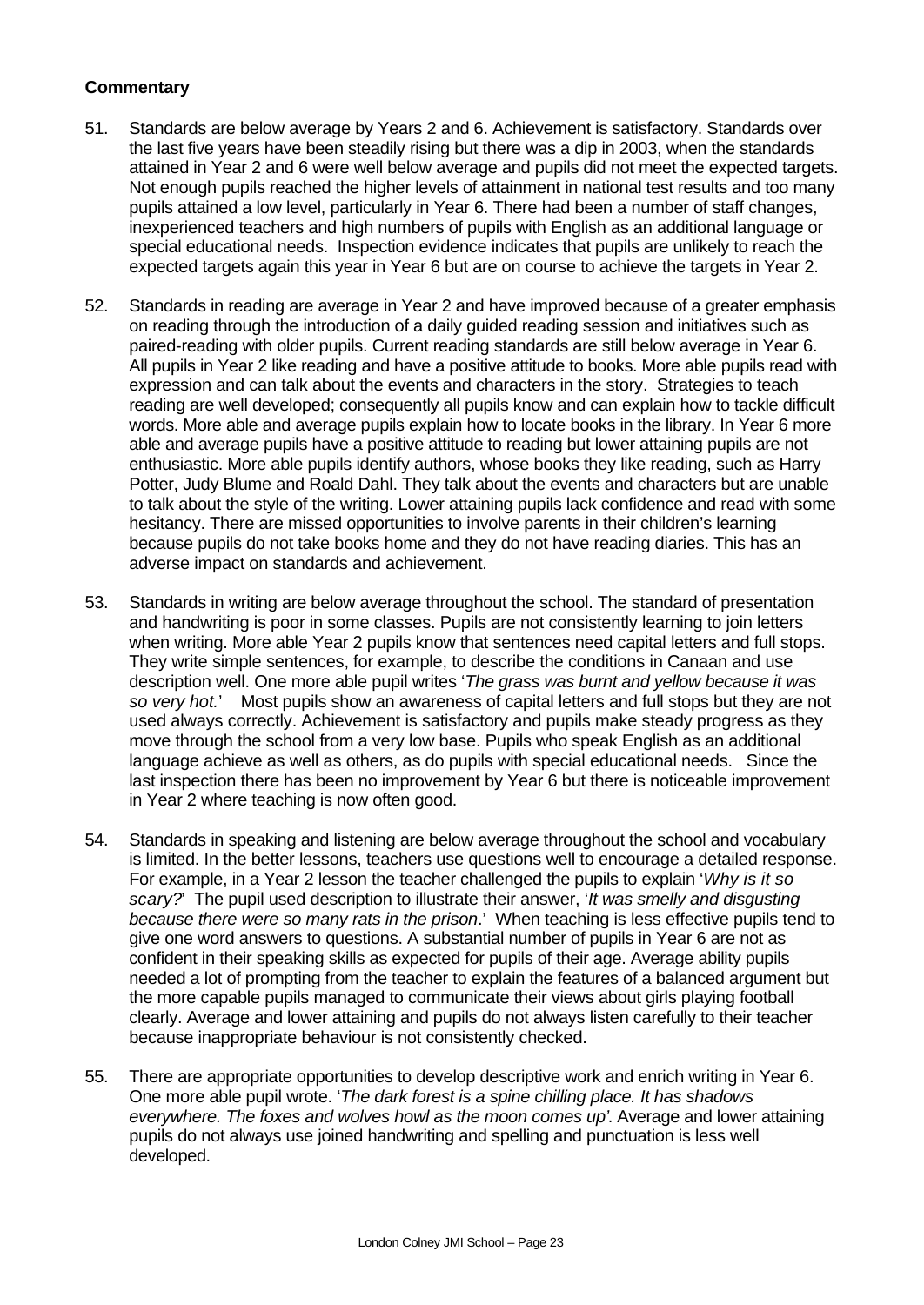- 56. The quality of teaching and learning is satisfactory overall with instances of good teaching in Year 2 and Year 5. Scrutiny of work confirms satisfactory teaching throughout the school. Planning is satisfactory but could be better. Tasks are not always matched closely enough to the pupils' ability, consequently, less able pupils do not always complete their work and more able pupils are often not challenged enough. However, teachers challenge pupils well to improve the content of their writing and to use description to capture the interest of the reader. There is insufficient challenge to improve the quality of the handwriting and presentation of work, which in some instances is poor. Teachers use time effectively and learning support assistants make a positive contribution to promoting the pupils' learning. In some classes, teachers do not notice when the pace of writing slows and pupils are slow to record their responses on paper. Procedures to check on pupils' progress are satisfactory. The school keeps detailed records of progress but it is evident that these are not always used effectively enough to plan the next steps in learning.
- 57. Leadership of the subject is good and management is satisfactory. The coordinator has a clear plan to develop the subject and raise standards. This has been effective in raising standards in reading but more needs to be done to raise standards in writing. Not enough opportunities are provided to involve parents in their children's learning through the pupils taking books home or using reading diaries. Resources are good.

# **Language and literacy across the curriculum**

58. Literacy skills are used frequently in many subjects and pupils' writing and reading skills and vocabulary are extended well. For example, Year 3 pupils use the internet to research information about animals. They use the information to write about Australian animals. In design and technology pupils write their own instructions to make a lighthouse. Pupils write up their own observations and investigations in science. Overall effectiveness, however, is reduced because the quality of handwriting and presentation is not always as good as it should be.

# **MATHEMATICS**

Provision in mathematics is **satisfactory.**

# **Main strengths and weaknesses**

- Standards in Year 6 are lower than they should be because the pupils with higher capability underachieve.
- The systems to check pupils' levels of attainment are rigorous and helpful.
- In many lessons, the most capable pupils are under-challenged.
- The marking of pupils' work is of mixed quality and hence its impact is varied.
- Records and past assessments are not used enough to plan what the pupils should learn next.

- 59. The standards of the current Year 6 pupils are below average but are an improvement on those indicated by the 2003 national test results. These were significantly below those of recent years. Standards are not as high as they were at the last inspection. The standards of the current Year 2 pupils are now close to average and an improvement on the indications of the 2003 national test results, which were below average and had fallen slightly since 2001. Barriers to maintaining standards have involved:
	- the high turnover of teachers;
	- the degree of mobility;
	- visits abroad by some pupils;
	- small numbers of more capable pupils.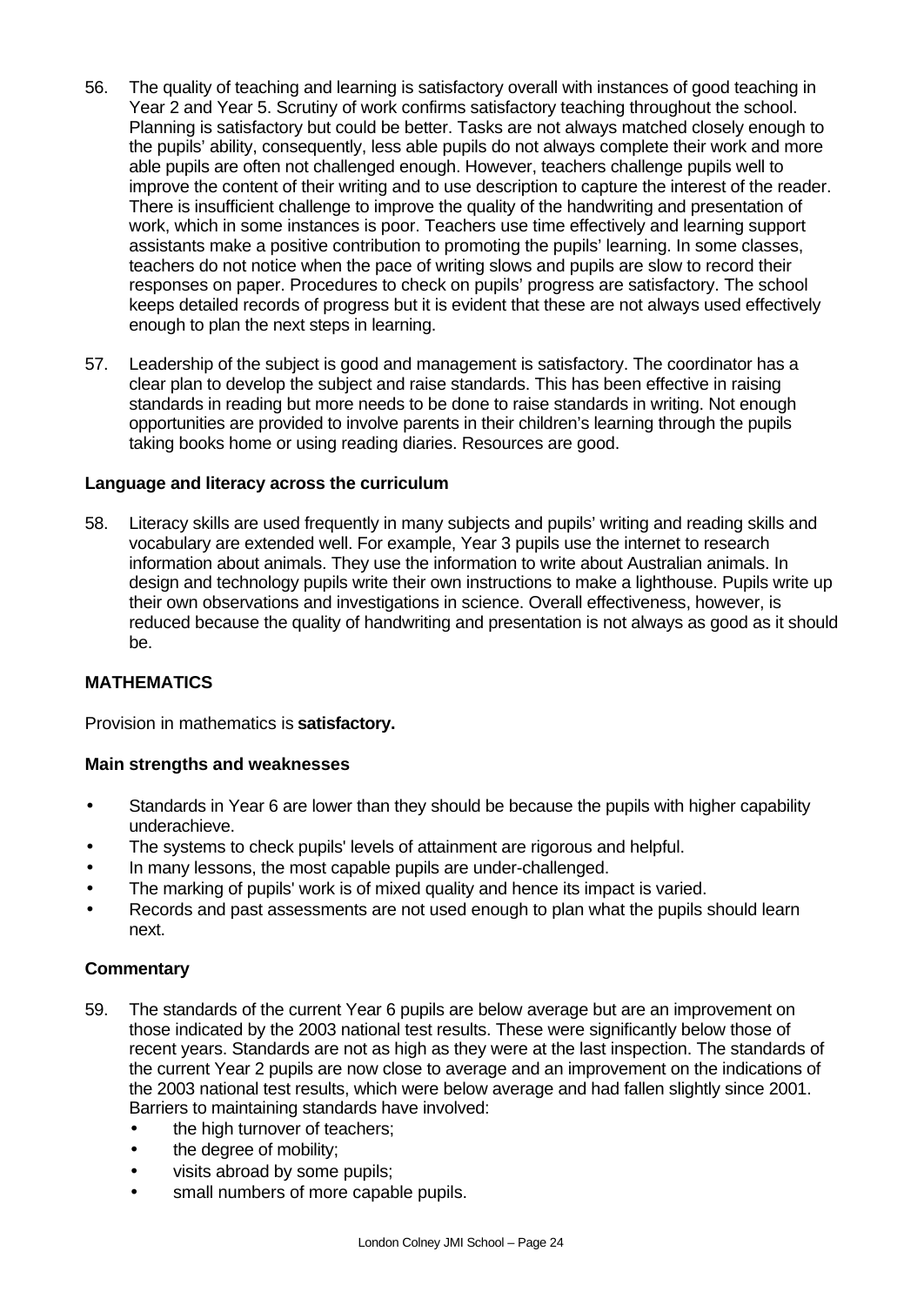- 60. Many of the pupils have backgrounds that are not conducive to high attainment and they enter Year 1 with generally low levels of mathematical understanding. Few pupils have high capability and, in view of such factors, the pupils' achievement is satisfactory in the warm and caring environment. Nevertheless, current standards are lower than those at the last inspection.
- 61. The work of a sample of Year 6 pupils shows that few are given a high level of work and the more capable pupils are under-challenged. Pupils with special educational needs and those of low capability are often given good support and work that is correctly matched to their past learning, helping them to make good progress. However, in a Year 6 lesson, many pupils were able to identify, for example, equivalent fractions to  $5/20$  and to convert these to decimals and percentages as well as to simplify fractions. Such work was simplified for pupils of lower attainment but the tasks for the more able were not challenging pupils at a higher than average level.
- 62. The work of Year 2 pupils shows good improvement for pupils of low capability and, for those of high capability, it is mixed with some work at a high level, such as data-collection, interpretation and graphs but other work that fails to challenge these pupils enough. Most Year 2 pupils are learning at the level expected for their age and have a reasonable understanding of numbers up to 100. In one lesson, about a third of the class worked with the teacher to extend their understanding of hundreds, tens and units. In other classes seen, this picture of good support for pupils with special educational needs, often by learning support assistants, is replicated but with weak or mixed challenge for more capable pupils.
- 63. Teaching is satisfactory throughout and most teachers have satisfactory knowledge of the subject and plan lessons in accordance with the guidance offered by the National Numeracy Strategy. Checks on the pupils' learning are regular and rigorously track the progress of each pupil through the Levels of the National Curriculum. However, teachers do not always use this information enough to plan accurately what the pupils need to learn next, especially for the more capable ones. Nevertheless, in most lessons teachers devise tasks of different levels of difficulty for pupils. Teachers' marking is of varied quality and does not clearly identify how improvements can be made and this reflects the relatively high number of changes of teachers. Most teachers manage the pupils' behaviour effectively, although for a minority, this is not effective enough. Homework is set and this supports the pupils' learning but it is inconsistent between classes.
- 64. Leadership of the subject is good and the new coordinator has made a perceptive analysis of the pupils' standards and the school's needs. The subject is enriched with occasional mornings of mathematical activities by the whole school and to which parents are invited. Additionally, there are challenges provided through a display, which are designed to extend pupils' thinking. The school has correctly identified the underachievement of more capable pupils and an action plan includes the promotion of challenge for these pupils. In some classes, appropriate displays support the pupils' mathematical learning and occasionally include mathematical words in the home languages of pupils for whom English is an additional language. These pupils make at least satisfactory progress. Support in observing teaching and reviewing the pupils' work has been provided by an external specialist and there has been a satisfactory level of staff development in the subject. This has helped to raise the teachers' knowledge and understanding of the subject.

# **Mathematics across the curriculum**

65. Many lessons of information and communication technology are aimed to help pupils gain information and communication technology skills whilst extending their mathematical understanding. For example, Year 6 pupils learnt to use programs extending their understanding of the relationships between decimals fractions and percentages. Mathematics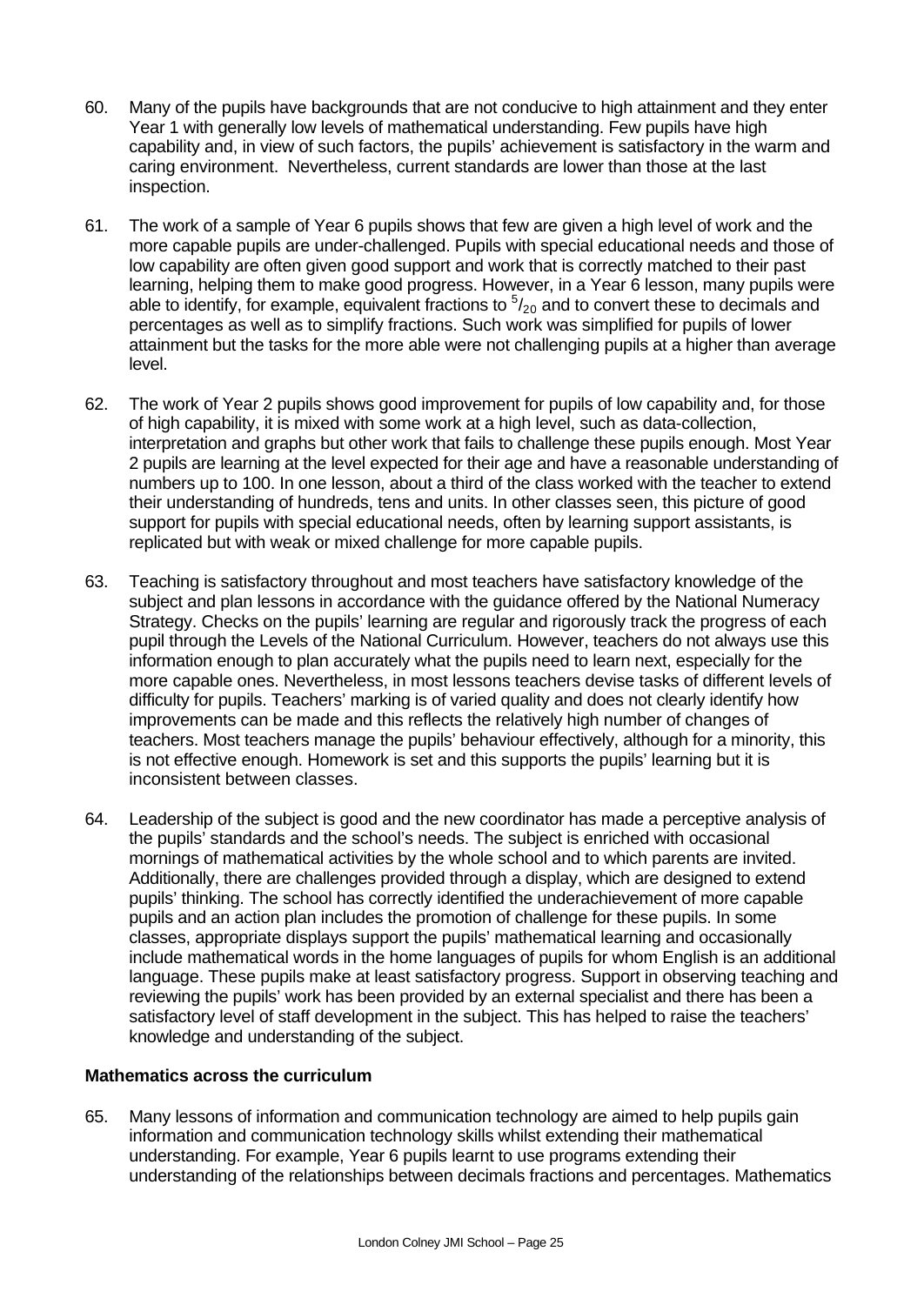skills also used in other subject to produce graphs, collect data, and measure and make drawings. Overall, skills are used well through other subjects.

# **SCIENCE**

Provision in science is **satisfactory**.

# **Main strengths and weaknesses**

- Standards at the end of Year 2 and Year 6 are below average.
- There is insufficient challenge provided for higher-attaining pupils.
- Teachers do not use the information from checks on what pupils have learnt well enough to accurately match the next work to different pupils' needs.
- There is effective planning of investigations and experiments in most classes.
- Marking does not give a clear indication as to how the pupils can improve their work.
- Presentation of work is often untidy and handwriting is erratic.

- 66. Pupils make steady progress as they move through the school and achieve satisfactorily. Overall, standards are below average in Years 2 and 6 and this is not as high as they were judged to be at the time of the last inspection. The results of the 2003 national tests for Year 6 were well below average. Current standards are better but still below average. For Year 2, the teachers' own assessments of pupils in 2003 indicated below average standards, although results were better than those in similar schools.
- 67. The majority of pupils in Year 6 achieve the nationally expected level for their age, but not enough pupils exceed this. Evidence from a detailed review of pupils' previously completed work, shows that although there is appropriate challenge for most pupils there are insufficient scientific challenges for more capable pupils throughout the school. The planning of work does not consistently meet the needs of these pupils. For example, the same 'core' task is set for all pupils and sometimes the challenge provided for higher-attaining pupils is of the quantity of work produced. In a Year 6 lesson, these pupils, unnecessarily, have to complete the same task as everyone else before going on to something more demanding.
- 68. Overall, the quality of teaching seen is satisfactory with some good features. In lessons, most teachers use skilful questioning to probe the pupils' understanding and make them think carefully. To help lower-attaining pupils, learning support assistants and other adults are effectively deployed to give extra help to those who need it. In addition, the scrutiny of the pupils past work clearly indicates that teaching is at least satisfactory across the school. However, expectation of the presentation and organisation of the pupils' work is not sufficiently high and marking of their work does not adequately identify pointers on how they can improve. Learning resources are carefully chosen to kindle interest, focus the pupils' attention and develop their curiosity.
- 69. Procedures to promote scientific enquiries are improving and by Year 6 pupils show suitable understanding of principles such as predicting the outcome and establishing a 'fair test' of their initial hypotheses when conducting investigations. Pupils in Year 4 investigated how some materials keep things solid and one pupil recorded, "I think the tinfoil will keep the ice cubes colder for longer because metal is not absorbent." Pupils are also required to explain their ideas, and this helps to reinforce their speaking skills. Pupils in Year 5 were asked to investigate how quickly sugar dissolved. The experiment included the setting up of a fair test. After a number of tries, one pupil concluded, "The more times the sugar was stirred the quicker it dissolved." Scientific language is developed systematically and pupils are encouraged to use technical words. For example, a Year 1 pupil said, "I found out that the big key wasn't magnetic." By Year 6 they learn to use and spell with accuracy, such technical words as resistance, friction, gravity and forces.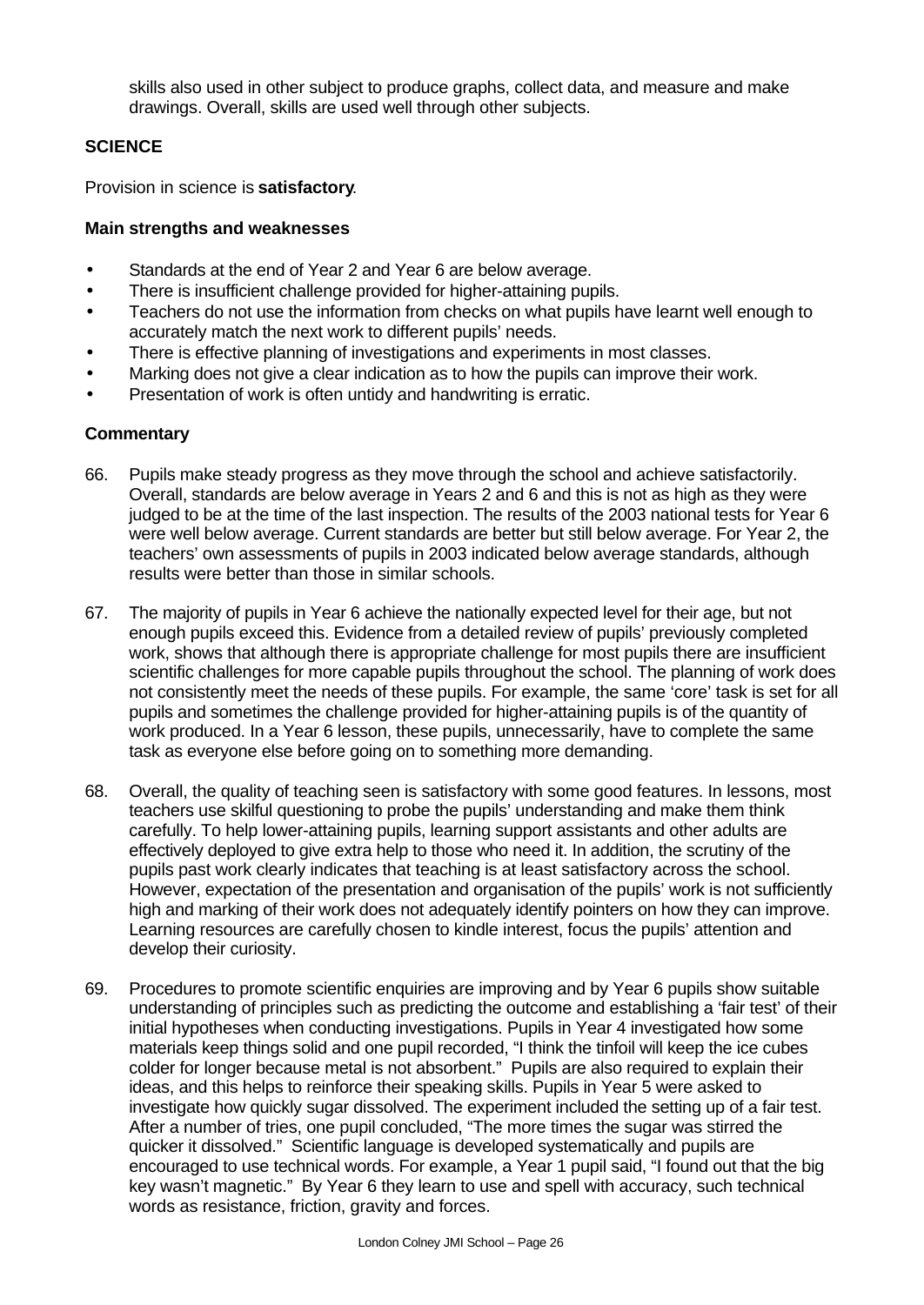70. Improvement has been unsatisfactory since the last inspection. The scheme of work provides appropriate breadth and balance to the curriculum, gives helpful guidance to teachers on the activities to be taught and places suitable emphasis on practical work for pupils so that they learn through experience. However, the assessments of pupils' attainment that are recorded and which are based on the scheme tend to reflect coverage of the curriculum rather than focusing more clearly on the quality of the skills developed by individuals and what the pupils need to know to progress to the next level of attainment. The leadership and management of science are satisfactory.

# **INFORMATION AND COMMUNICATION TECHNOLOGY**

Provision in information and communication technology is satisfactory and has improved well since the last inspection.

#### **Main strengths and weaknesses**

- Even the least capable pupils are confident and have a good degree of independent capability.
- Teachers are confident and give good instruction in the use of new programs.
- There is little use of computers in class lessons to support learning in other subjects.

- 71. Standards are in line with those expected in Year 2 and Year 6. Most pupils are able to work independently on a computer to access the program required, follow instructions and control applications. While there is a range of capabilities, few pupils fall behind the standards expected for their age. This is because they are helped well by teachers or learning support assistants and this support enables all the pupils to succeed. In Year 2, pupils have learnt how accuracy and rigour are needed to obtain the desired results when using computers. Most also become independent listening carefully to instructions prior to trying the controls of a program themselves. Progress and achievement are good in Years 1 and 2 and satisfactory through Years 3 to 6.
- 72. Standards have been maintained since the last inspection and the provision has improved because a suite of networked computers is now used for lessons. Such lessons are always effective and the suite is used well by pupils and staff. There are few computers located in classrooms and consequently lessons in other subjects are seldom supported by computers. Individual pupils cannot gain additional practice in their use or enhance their learning in other subjects using information and communication technology. Nevertheless, teachers make considerable efforts to give pupils a good amount of time in the suite and to operate a computer without having to share it with another pupil. Furthermore, programs are carefully chosen to promote the whole programme of study, while at the same time being linked to ongoing work in another subject. For example, in a Year 2 lesson, which was linked to work in religious education and design and technology, the pupils were delighted to learn how to colour-fill in patterns. They used this technique to enhance the design they had drawn on computers, which will be used to plan the making of a multi-coloured model coat for Joseph.
- 73. Teaching is satisfactory overall with some lessons being well taught and some good features, such as the clear and confident explanations with which teachers introduce a new program. Learning support assistants are used well and generally also are confident with using computers. This is often because teachers give them some help in operating a program in readiness to support the pupils. Good records are kept of what has been taught and pupils also take part in an assessment of their own learning. There are occasional gaps in these records, which are due to the several changes of teachers. In the well taught lessons, the pupils are challenged well and more capable pupils are able to extend their learning. For example, in a lesson for Year 5 pupils, the teacher deliberately left some aspects of controlling the program unexplained so pupils had to investigate them when entering data about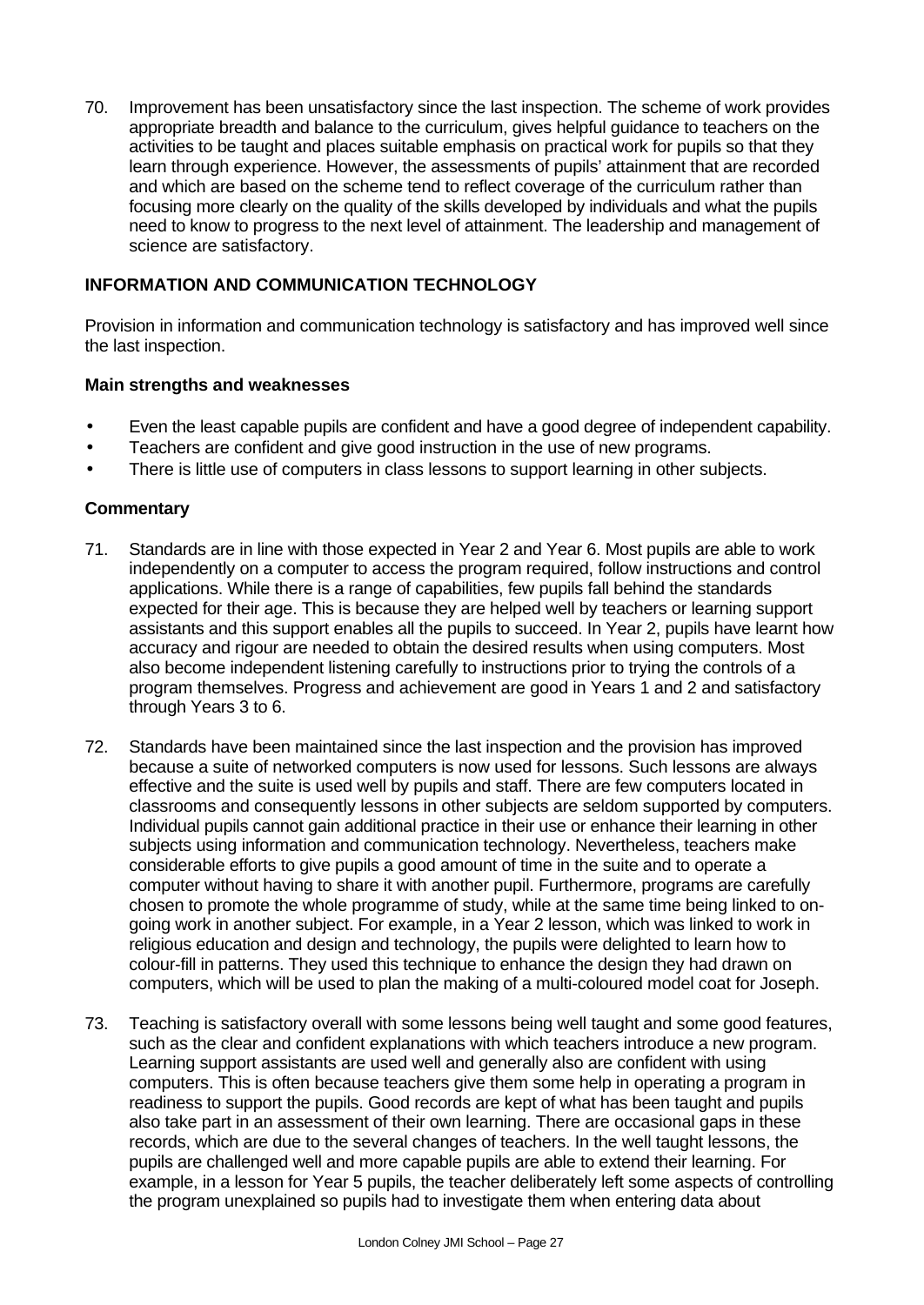comparative climates of Mombassa and London onto a spreadsheet. Those pupils of high capability were able to use these to interpret the data, present it graphically and draw conclusions. However, in other lessons there are too few opportunities for more capable pupils to extend their learning. Occasionally, pupils demand attention and are potentially disruptive when working on computers, but this is dealt with well by teachers so as not to interfere with the other pupils' learning.

74. Staff changes have undermined the programme of training for teachers. However, in-formal training in the school has been effective and teachers are gaining confidence well and passing on skills to learning support assistants. The new coordinator offers much support and checks teachers' planning to make sure the curriculum is taught in full. She also samples pupils' work and teachers' annotations. Teachers now work with a partner to help corroborate judgements about what stage of learning each child has reached and to maintain "tracking grids". A selfassessment sheet is also used by pupils. These systems suggest good coordination and effective checks on the pupils' learning. The members of staff show a good level of interest and concern to improve their teaching in the subject and this is promoted by the coordinator. The school has planned to improve the access to computers within classrooms.

#### **Information and communication technology across the curriculum**

75. Most lessons teach pupils skills in information and communication technology as well as extending or consolidating their learning in another subject. However, the school is planning to improve classroom access to computers and thus the ability that teachers have to extend pupils' learning in other subjects through information and communication technology. Displays around the school, the pupils' past work and displays within the computer suite indicate that computers are used in a range of subjects sometimes to record pupils' work and sometimes to extend their learning. Overall, there is satisfactory use of information and communication technology across the curriculum.

#### **HUMANITIES**

- 76. Only two lessons in **geography** were seen. There was insufficient evidence to make judgements. However, these lessons, discussions and a review of pupils' past work suggest standards that are below average. For example, pupils of Year 5 could identify differences between rural and urban settings but not the reasons for them. The past work of Year 2 pupils is very limited and shows a difference between the tasks set for the more capable and the less capable pupils but not a sequence of work indicating the step-by-step gaining of skills, such as those needed to read for maps. Many pupils start in Year 1 with limited experience of the wider world and below average knowledge and understanding of the world. The achievement of the older pupils appears weak.
- 77. Geography is taught in blocks of lessons decided by class teachers. While this allows for more concentrated learning, checks are not made on the total time used for teaching and learning in the subject. The recently appointed coordinator has correctly identified progression in the planned learning as an issue needing development. Teaching in the lessons seen was satisfactory, but did not extend pupils' learning enough for the more knowledgeable pupils. This has also been identified as an issue in need of development. The coordinator has yet to make an impact on the school's provision for the subject and to ascertain that the programme of study is taught fully, with sequential learning of skills.
- 78. No lessons in **history** were observed during the inspection and no work was sampled. Consequently, no judgement can be made about the quality of provision. Discussion with the coordinator and observations of displays around the school suggest that the subject has an appropriate focus. Pupils and parents speak positively about the provision for history. Visits to local places of historical interest enhance the pupils' learning. The coordinator leads the subject well and has checked on the pupils' learning through sampling their work. The subject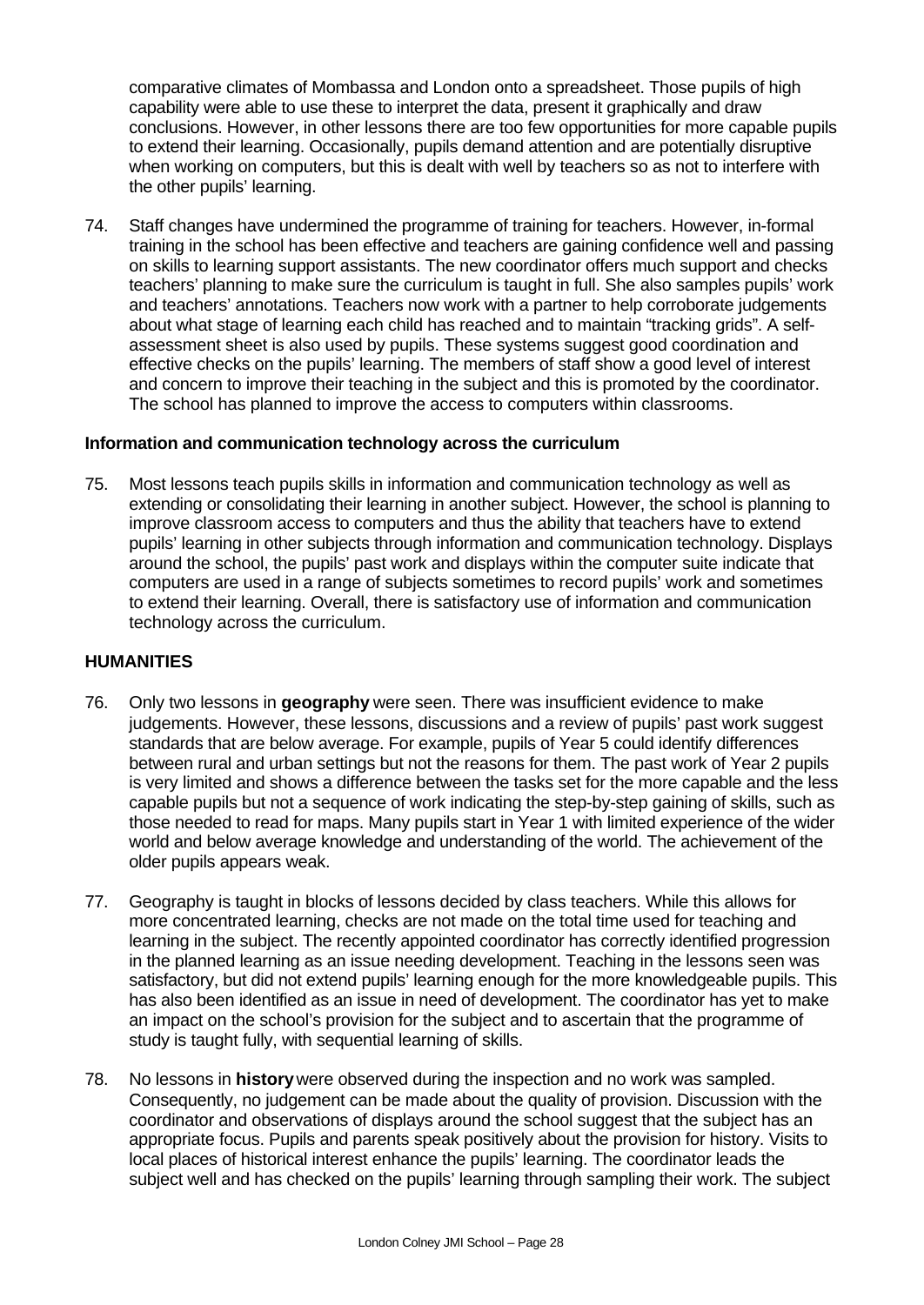is linked well to other subjects. For example, pupils wrote about Florence Nightingale and researched historical facts on the internet.

# **Religious education**

Provision in religious education is **satisfactory**.

# **Main strengths and weaknesses:**

- There are missed opportunities for developing the pupils' awareness of other religious customs and traditions.
- There are some good and very good elements in the quality of teaching.
- There is no formal assessment system.

# **Commentary**

- 79. Standards have been maintained since the last inspection. Standards of attainment at the end of Year 2 and Year 6 are in line with the expectations of the locally agreed syllabus for Hertfordshire schools. The inspection evidence indicates that pupils' achievement is satisfactory throughout the school.
- 80. Overall, the quality of teaching is satisfactory with some good and very good elements. Very good teaching has a very positive impact on the pupils' learning by promoting their thinking skills. For example, skilful questioning effectively consolidates the pupils' previous learning and probes their knowledge and understanding of, for example, the Easter Story in Year 1. Good teaching facilitates the pupils' understanding of many features of the Christian faith, its culture and traditions in Year 6, and Buddhism in Year 5. The teacher's secure subject knowledge and clear exposition ensured that the pupils in Year 5 began to understand the difference between the inner and outer qualities of Buddha. A review of the pupils' past work indicates that Year 6 pupils are learning to compare differences and similarities, for example, between the accounts of the Christmas story in the three Gospels.
- 81. The school places emphasis on caring for others and helping pupils to recognise the importance of relationships. This has a positive impact on their learning. Assemblies and visits to a local church, help to develop pupils' emerging understanding of faith. The school is well placed to invite leaders of other religious faiths to visit the school and talk to the pupils. However, these useful opportunities to enhance the pupils' understanding of other cultures are missed.
- 82. The subject is satisfactorily led and planning takes appropriate account of the locally agreed syllabus. Currently, there is no effective system to record pupils' progress in the development of key learning in this subject or for the coordinator to observe lessons or have a clear idea of standards. While the school teaches a satisfactory range of different religions, it does not use the knowledge of local communities to enrich the pupils' learning.

# **CREATIVE, AESTHETIC, PRACTICAL AND PHYSICAL SUBJECTS**

83. Only two lessons were observed in **physical education**, one for Year 1 and the other for Year 3. A full range of judgements cannot be made. However, a review of planning, time-table allocations as well as discussions with the subject coordinator and Year 6 pupils indicated that planned lessons do not always take place. One pupil said, "*We love sport and get really annoyed when the teacher says no PE today*." This view is also reflected by some parents who were dissatisfied with the provision for physical education. Year 6 pupils have experienced no dance this year except a brief session with a visiting theatre group and they have not used apparatus for gymnastics. This provision for Year 6 has resulted in limited knowledge and experience. For example these pupils' knowledge of games' skills, creating dances and gymnastic sequences is not as good as it should be.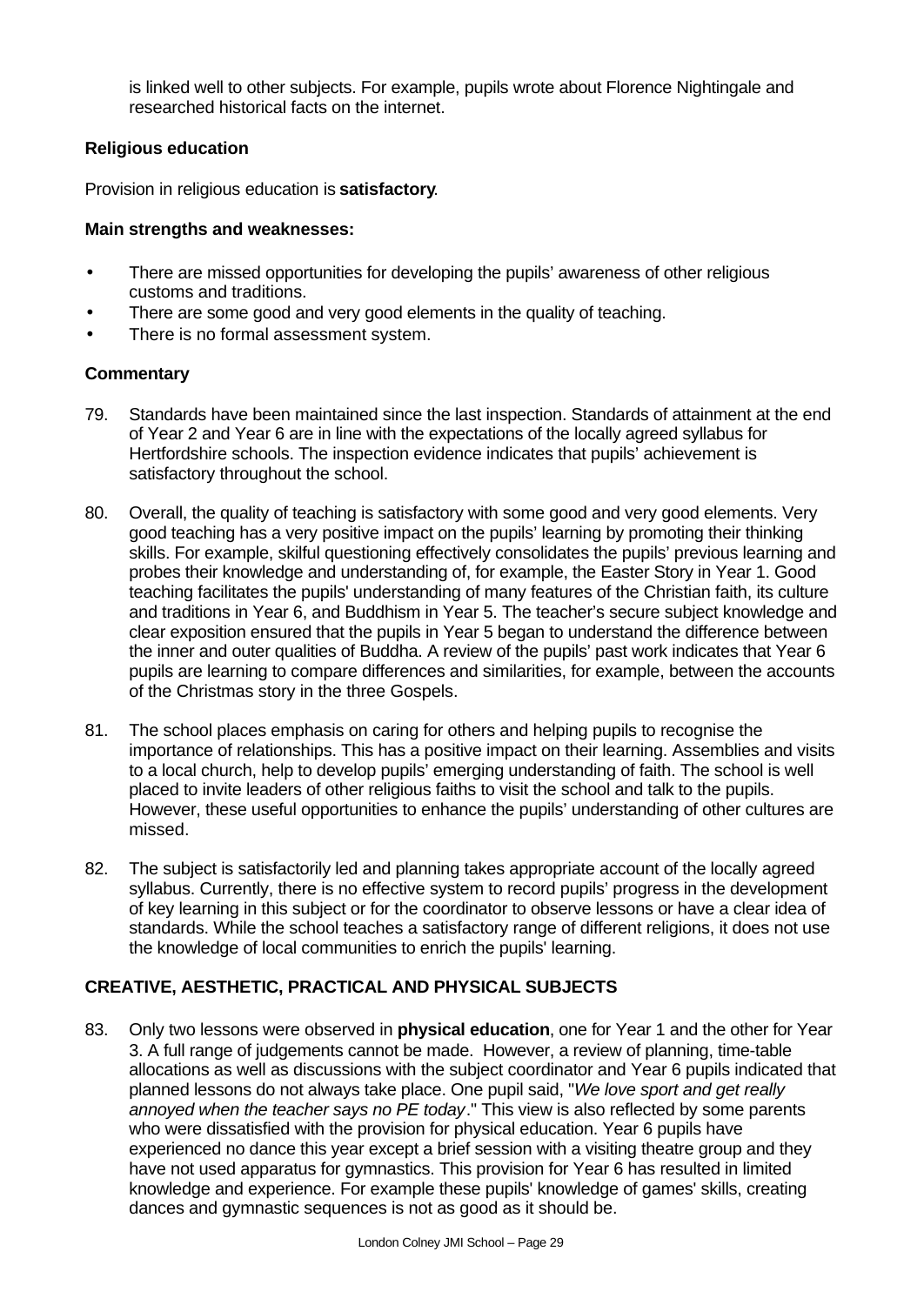- 84. Standards in physical education in Year 1 are average and pupils achieve well because the teacher has good subject knowledge. Pupils improve their ability to balance because they receive clear guidelines from the teacher. Pupils with special educational needs and those learning English as an additional language achieve well alongside their peers. Standards in Year 3 are below average because the pupils are not prompted to improve the quality of their movements and more able pupils are insufficiently challenged.
- 85. The school provides swimming lessons which are an improvement since the last inspection. Pupils enjoy and take part in extra-curricular football activities but opportunities for other extracurricular sports are currently limited. The coordinator, who has specialist knowledge, leads the subject well and has implemented changes aimed at improving standards. Resources have improved. The coordinator has introduced a progressive scheme of work but not monitored teaching and learning to check if the planning is being implemented. The school is establishing contacts with outside sporting bodies.
- 86. Only one lesson in **art and design** was seen and this was in Year 5. One of its noteworthy features was the very good progression of the pupils' skills and techniques through the well thought out activities and the provision of well-chosen and stimulating resources. For example, Year 5 pupils become "*pattern detectives"* as they investigated pattern-making in different African textiles: they were completely absorbed in this activity. From a review of the pupils' work and displays it is clear that many art activities are done to support learning in other subjects of the curriculum. There is little evidence of art work that shows the improvement and progression of skills that are specific to the subject. Very little evidence was available in the pupils' sketchbooks. There was too little evidence to make judgements about teaching, standards or provision overall.
- 87. In **design and technology**, a review of pupils' work in folders shows that Year 2 pupils have designed and made a variety of appealing hand-puppets. They are usefully learning to evaluate their designs and to identify what they might do to improve them. For example, one pupil wrote, *"You have to put your hand in it to make it work. If you have your middle finger in its head you make the head move."* The subject is efficiently led and managed. However, there are no current arrangements for checking up on the pupils' levels of work. This lack of assessment information hinders progress, because teachers are not able to plan to support individual needs. There was insufficient evidence to form judgements about teaching, standards and provision overall.
- 88. In **music**, pupils sing enthusiastically and keep in tune well. The school has sensibly introduced a new scheme of work to improve the pupils' singing, which was weak at the last inspection. This usefully supports the teachers' planning. The curriculum is enhanced by the teaching of recorders in Year 2 and Year 3. This has a positive influence on the pupils' attainment and means that they are all beginning to read musical notation. Pupils are given good opportunities to perform publicly through concerts and their participation in music festivals that take place in St Albans Abbey. Currently, there is no effective system to record pupils' progress in the development of key learning in this subject. There was insufficient evidence to make judgements about standards, teaching and provision overall.

# **PERSONAL, SOCIAL AND HEALTH EDUCATION AND CITIZENSHIP**

89. Provision for personal, social and health education is good overall. There is a well-planned programme of weekly lessons and other opportunities for personal development, such as class discussion times. The programme includes a drugs awareness programme and sex education. Outside agencies are used very successfully to support the pupils' personal and social development. For example, very good teaching was observed in Year 1 where pupils were encouraged to express their ideas and opinions and think about important issues. The topics taught provide a good vehicle for the development of the pupils' speaking and listening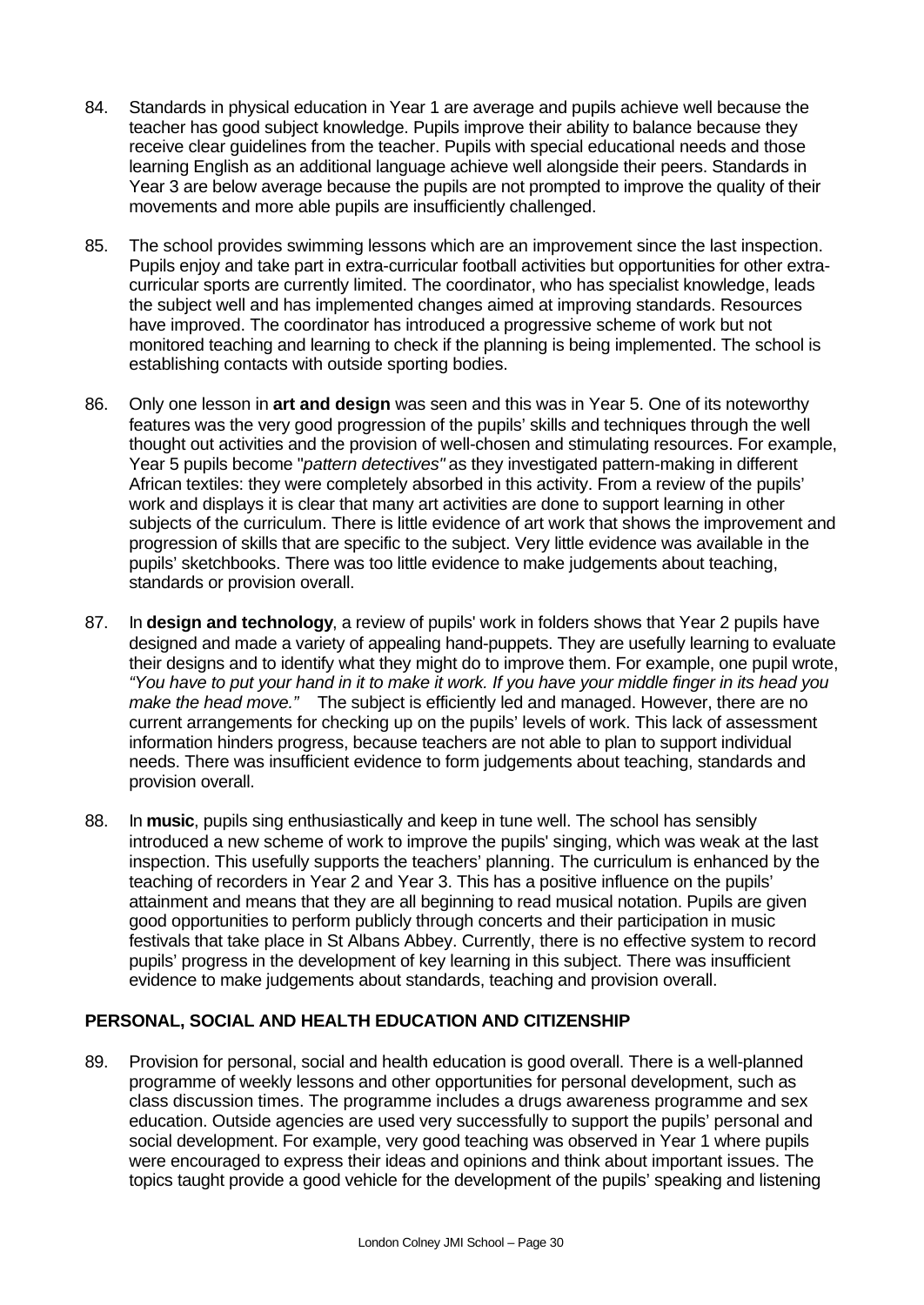skills as well as their social development in terms of working in pairs. Aspects of health education are also covered in science and physical education.

90. The school has worked hard to promote this subject. Teachers encourage pupils to express their views, to listen to others and to take responsibility. However, the school council has not met for a number of months and needs to be reinstated to profitably involve representatives to discuss issues in the life of the school and develop an understanding of citizenship.